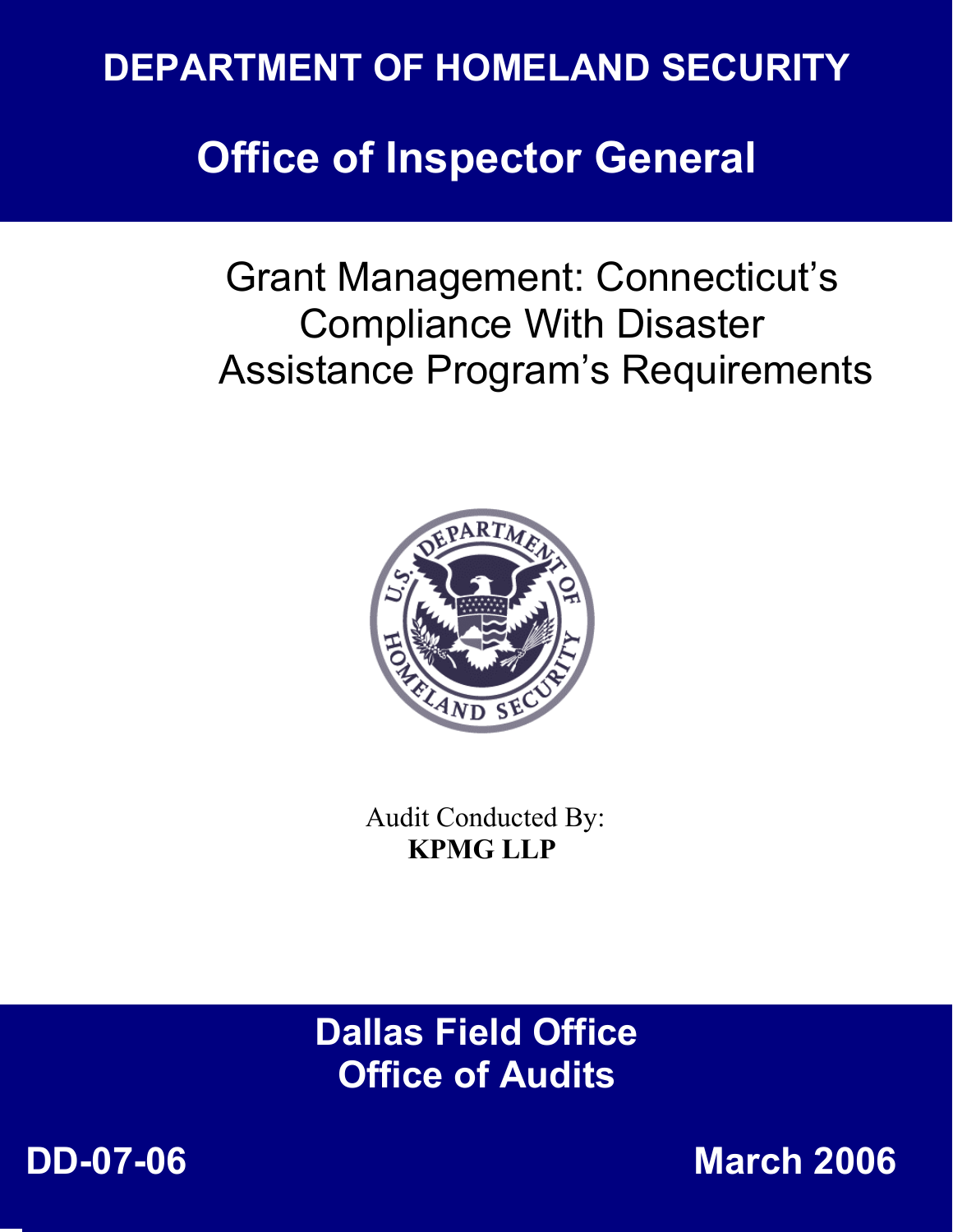*Office of Inspector General* 

 **U.S. Department of Homeland Security** Dallas Field Office, Office of Audits 3900 Karina Street, Room 224 Denton, Texas 76208



March 31, 2006

| $MEMORANDUM FOR+$              | Kenneth L. Horah                        |
|--------------------------------|-----------------------------------------|
|                                | Acting Regional Director, FEMA Region I |
|                                | Jonda L. Hadley                         |
|                                |                                         |
| $\mathbf{m} \wedge \mathbf{r}$ |                                         |

FROM: Tonda L. Hadley Field Office Director

SUBJECT: *Audit of Disaster Assistance State of Connecticut Grant Program Management*  Audit Report Number DD-07-06

This memorandum transmits the results of the subject audit performed by KPMG LLP, an independent accounting firm under contract with the Office of Inspector General. In summary, KPMG LLP determined that the State of Connecticut's delivery of program services to entities and individuals appeared to be adequate. However, the State needs to improve its financial reporting and monitoring of grant monies.

On November 7, 2005, you responded to the draft report and included the State's response. You stated that that you concurred with the State's "recommendations" and that you had no additional comments at that time. Although the State's response addressed portions of the recommendations, it was not adequate to resolve them. Therefore, all the recommendations remain unresolved. In the body of the report, after each recommendation, we have described the steps necessary to resolve and close the recommendation. The attached report also includes your response, in its entirety, as Appendix E.

Please provide us your corrective action plan, with target completion dates, within 90 days of the final report date. We look forward to working with you in resolving our recommendations. If you have any questions concerning this report, please contact Paige Hamrick or me at (940) 891-8900.

cc: Ms. Martha Barksdale, Contracting Officer's Technical Representative Mr. Christopher Lynch, Region I Audit Liaison Mr. Michael L. Kulig, Partner, KPMG LLP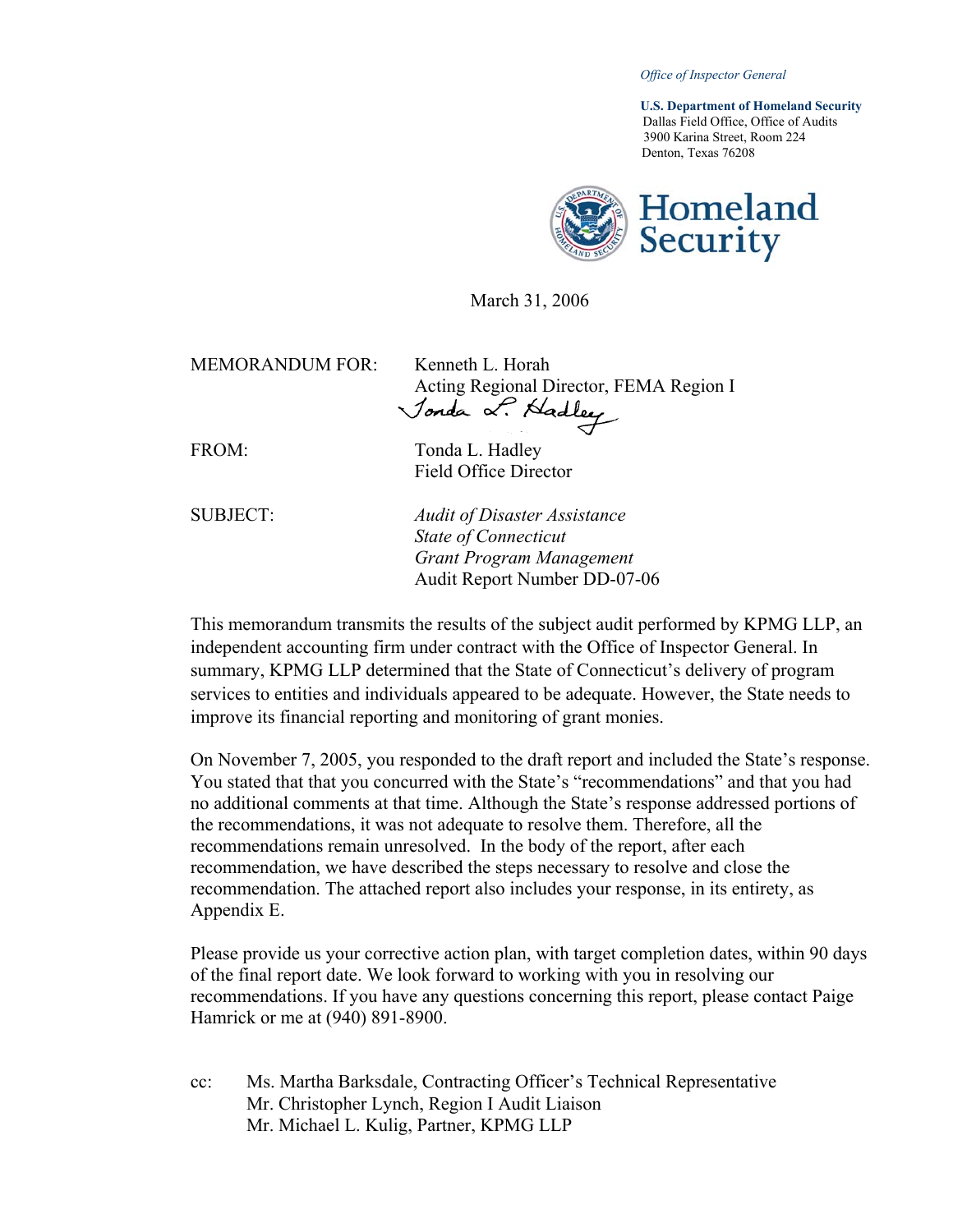# **Table of Contents**

| L   |                 |                                                                                                                                                                       |  |
|-----|-----------------|-----------------------------------------------------------------------------------------------------------------------------------------------------------------------|--|
|     | A.              |                                                                                                                                                                       |  |
|     | $\mathbf{B}$ .  |                                                                                                                                                                       |  |
|     | $\mathcal{C}$ . |                                                                                                                                                                       |  |
|     | D.              |                                                                                                                                                                       |  |
| II. |                 |                                                                                                                                                                       |  |
|     | $\mathsf{A}$ .  |                                                                                                                                                                       |  |
|     | B.              | Federal Laws, Rules, and Regulations Governing Disaster Assistance 5                                                                                                  |  |
|     | $C_{\cdot}$     |                                                                                                                                                                       |  |
|     |                 |                                                                                                                                                                       |  |
|     |                 |                                                                                                                                                                       |  |
|     |                 |                                                                                                                                                                       |  |
|     | D.              | State Department Responsible for Administering Disaster Programs10                                                                                                    |  |
| Ш.  |                 |                                                                                                                                                                       |  |
|     | A.              |                                                                                                                                                                       |  |
|     | <b>B</b> .      |                                                                                                                                                                       |  |
|     |                 | KPMG Did Not Conduct a Financial Statement Audit, or an Audit in Accordance with                                                                                      |  |
|     | $\mathcal{C}$ . |                                                                                                                                                                       |  |
|     |                 |                                                                                                                                                                       |  |
|     |                 |                                                                                                                                                                       |  |
|     |                 |                                                                                                                                                                       |  |
|     |                 |                                                                                                                                                                       |  |
| IV. |                 |                                                                                                                                                                       |  |
|     | A.              |                                                                                                                                                                       |  |
|     |                 | Finding 1 – The Administrative Plans for the PA and HM Programs Were Found to be                                                                                      |  |
|     | <b>B.</b>       |                                                                                                                                                                       |  |
|     |                 | Finding 2 – Deficiencies in Accounting Procedures: The State of Connecticut Overstated                                                                                |  |
|     |                 | Finding 3 – Deficiencies in Accounting Procedures: OPM and DEP Did Not Support<br>Expenditures Under the Administrative Allowances Awarded for Both the PA and HM     |  |
|     |                 | Finding 4 – Deficiencies in Accounting Procedures: DEP Did Not Adequately Support<br>Labor Costs Claimed Under the HM Management Grant and Failed to Have Those Costs |  |
|     |                 |                                                                                                                                                                       |  |
| V.  |                 |                                                                                                                                                                       |  |
|     | А.              |                                                                                                                                                                       |  |
|     | B.              |                                                                                                                                                                       |  |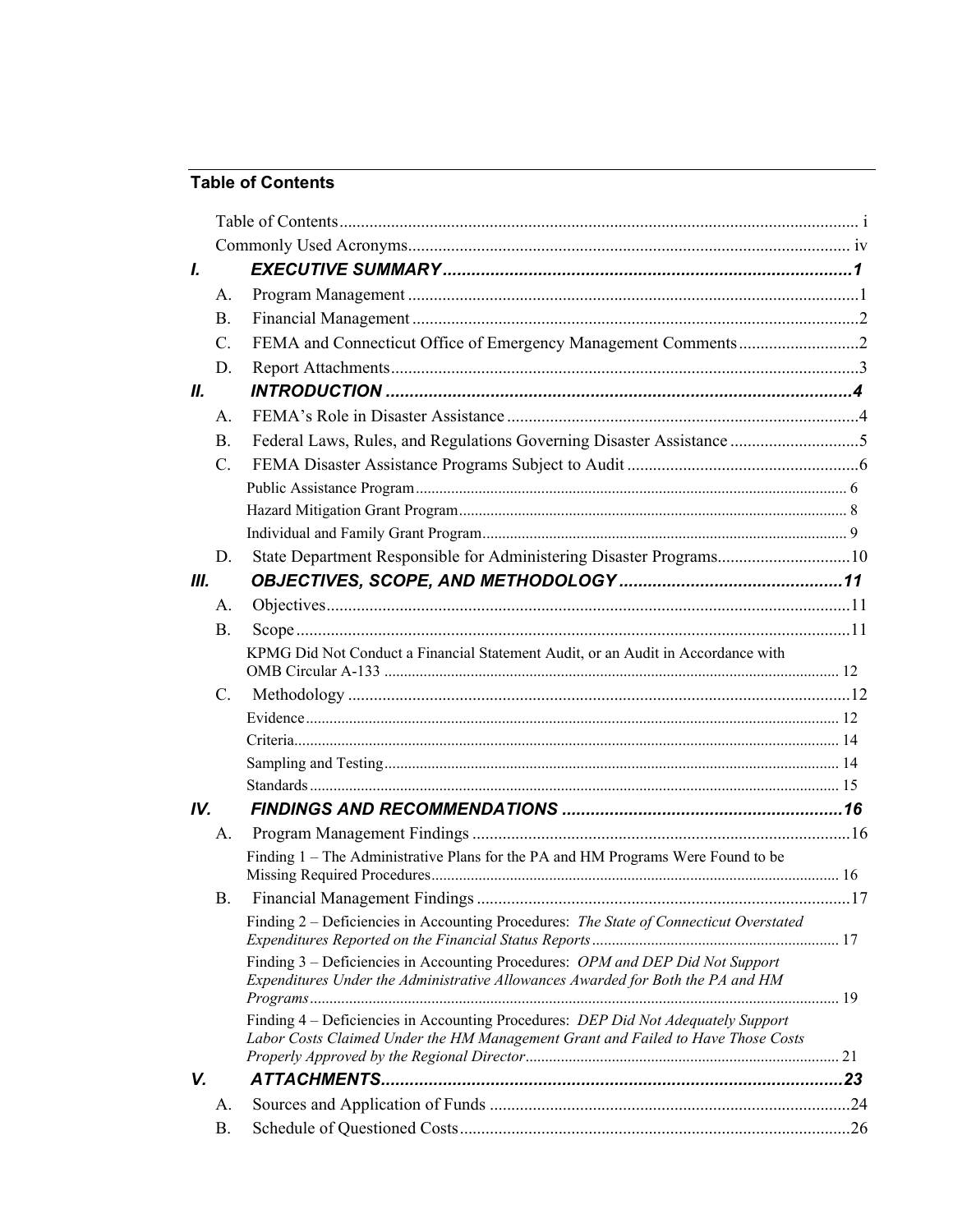| D. Differences by Quarter Between FSRs and State Accounting System—Federal, State, and |  |
|----------------------------------------------------------------------------------------|--|
|                                                                                        |  |
|                                                                                        |  |

# **Commonly Used Acronyms**

| CFR Code of Federal Regulations                                     |
|---------------------------------------------------------------------|
| CTR Cash Transaction Report                                         |
| DEP Department of Environmental Protection (Managed the HM Program) |
| DHS  Department of Homeland Security                                |
| DRM  Disaster Recovery Manager                                      |
| DSR Damage Survey Report                                            |
| DSS Department of Social Services (Managed the IFG Program)         |
| EOC  Emergency Operations Center                                    |
| FCO Federal Coordinating Officer                                    |
| FCTR  Federal Cash Transaction Report                               |
| FEMA  Federal Emergency Management Agency                           |
| FRC Federal Regional Center                                         |
| FSR  Financial Status Report                                        |
| GAR Governor's Authorized Representative                            |
| HM Hazard Mitigation                                                |
| IFG Individual and Family Grant                                     |
| NEMIS  National Emergency Management Information System             |
| NFIP National Flood Insurance Program                               |
| OEM Office of Emergency Management                                  |
| OPM Office of Policy and Management (Managed the PA Program)        |
| OIG  Office of Inspector General                                    |
| OMB  Office of Management and Budget                                |
|                                                                     |
| PDA  Preliminary Damage Assessment                                  |
|                                                                     |
|                                                                     |
| RPA Request for Public Assistance                                   |
| SBA Small Business Administration                                   |
| SCO State Coordinating Officer                                      |
| SFHA  Special Flood Hazard Area                                     |
| USC United States Code                                              |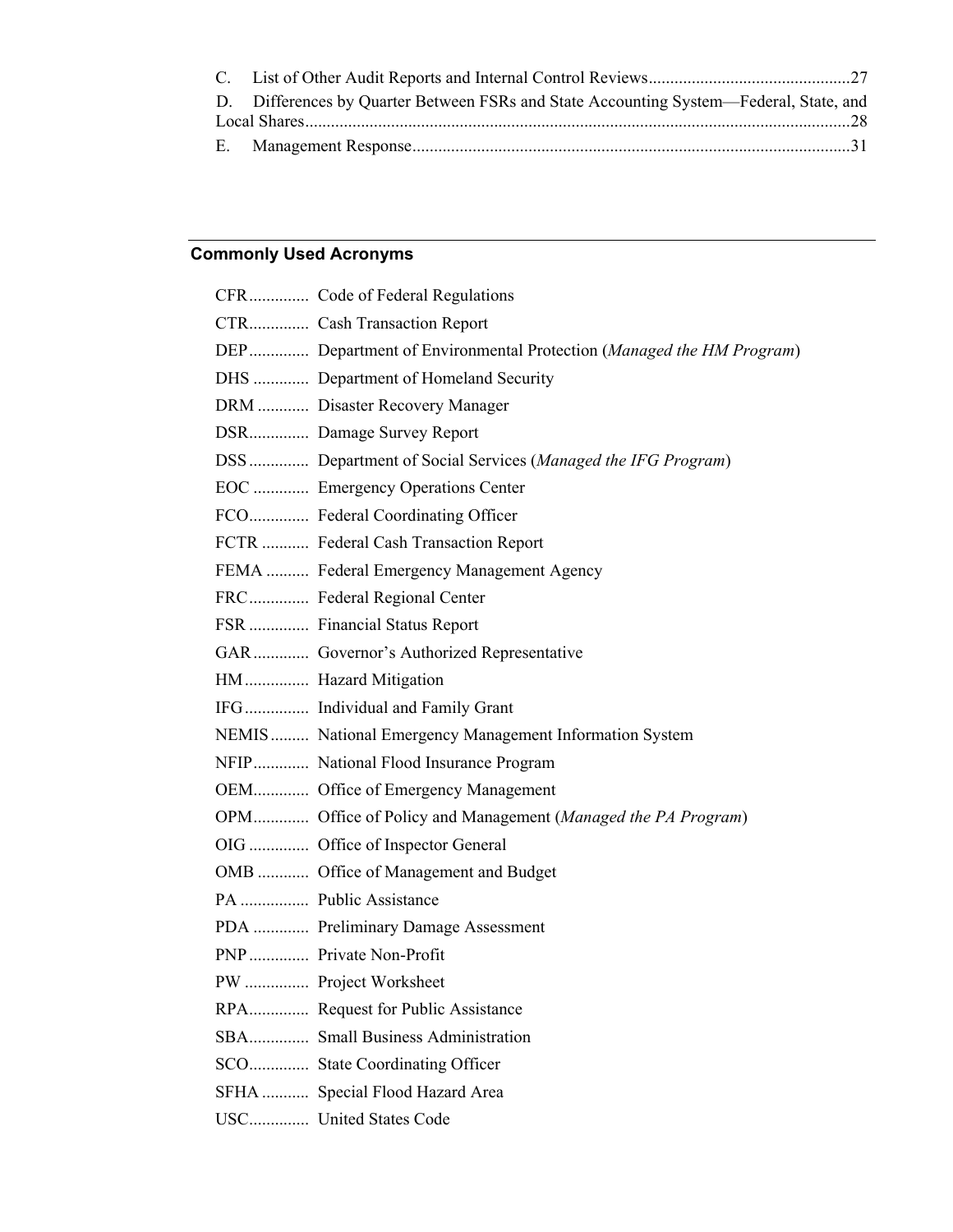# **I. Executive Summary**

K PMG LLP HAS COMPLETED ITS AUDIT of the State of Connecticut's administration of federal disaster assistance grant programs for the federal fiscal year ending September 30, 2002. The objective of this audit was to determine whether the state (the grantee):

- Administered these programs in accordance with applicable federal regulations,
- **Properly accounted for and expended federal funds, and**
- Submitted accurate financial reports.

This report focuses on the systems and procedures used by the grantee to comply with these regulations, including Title 44 of the *Code of Federal Regulations* (44 CFR), and the Stafford Act.

Our audit addressed three disaster assistance programs: the Public Assistance (PA) program, the Hazard Mitigation (HM) program, and the Individual and Family Grant (IFG) program. The scope of the audit was limited to one Presidential disaster declaration and one Presidential emergency declaration (Table 1 in Section III). Further, our testing was limited to those programs that were open during the period of our review, October 1, 2001, through September 30, 2002. The federal share of total funds awarded for the audited disasters through September 30, 2002, was \$10,230,725 (see attachment V-A, Sources and Application of Funds).

The following paragraphs summarize each of the findings we identified during our review. We have categorized these findings as being either *program management* or *financial management* related. A more detailed discussion of each finding may be found in Section IV of this report.

## **A. Program Management**

Summary findings related to program management follow.

**Finding 1**

Condition: The administrative plans for the PA and HM programs were found to be missing required procedures.

Effect: Incomplete administrative plans require the Connecticut Office of Policy and Management (OPM) to rely on the institutional knowledge of one or more staff to carry out the programs. In the event those individuals are not available, grantee grant management may deteriorate as new staff attempt to implement the program with inadequate guidelines. Without specific detailed written procedures and performance measures, grant administration may be inconsistent.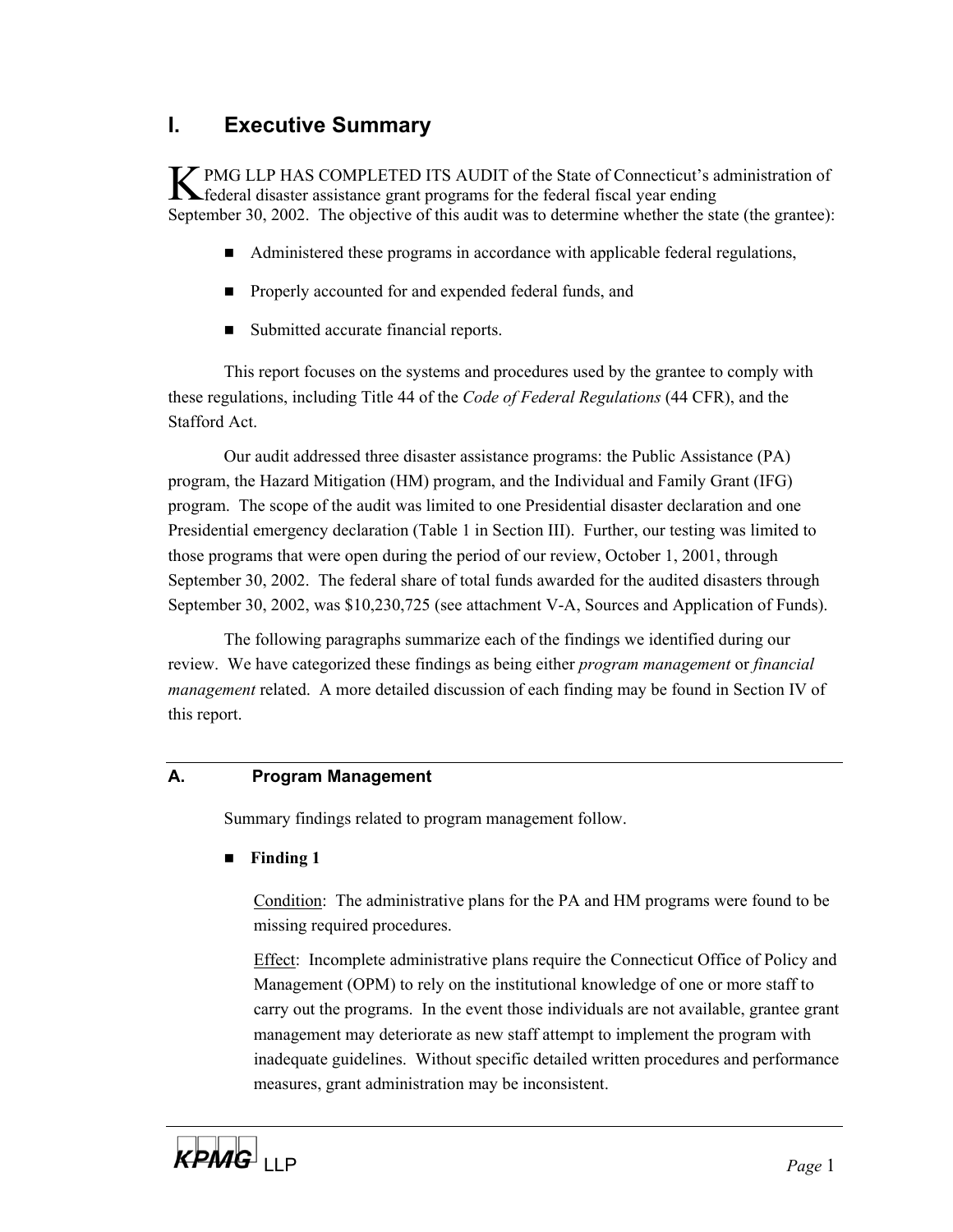#### **B. Financial Management**

Summary findings related to financial management follow.

#### **Finding 2**

Condition: The general ledger accounting records did not support the amounts reported on the Financial Status Reports (FSRs) by the State of Connecticut.

Effect: By OPM's not adequately documenting the expenditures on the quarterly financial reports, the reports lose value and credibility as an internal control over the proper use of federal funds.

#### **Finding 3**

Condition: OPM and Connecticut's Department of Environmental Protection (DEP) did not support expenditures under the administrative allowances awarded for both the PA and HM programs.

Effect: Failure to document expenditures of federal funds could lead to payment of costs that are ineligible or unallowable. The state could be made to pay back funds already received and disbursed.

#### **Finding 4**

Condition: DEP did not adequately support labor costs claimed under the HM management grant and failed to have those costs properly approved by the Regional Director.

Effect: Failure to adequately support expenditures of federal funds could lead to payment of costs that are ineligible or unallowable. The state could be made to pay back funds already received and disbursed.

#### **C. FEMA and Connecticut Office of Emergency Management Comments**

As part of our audit we requested that responsible management officials from the FEMA regional office provide comments on the findings in our report. The written response is included in full in Attachment E to Section V of this report.

Region I responded to the draft report and included the State's response. The Region stated that it concurred with the State's "recommendations" and that it had no additional comments at that time. The response did not address some findings and did not contain action plans addressing the report's recommendations. Therefore, all recommendations in the report remain unresolved.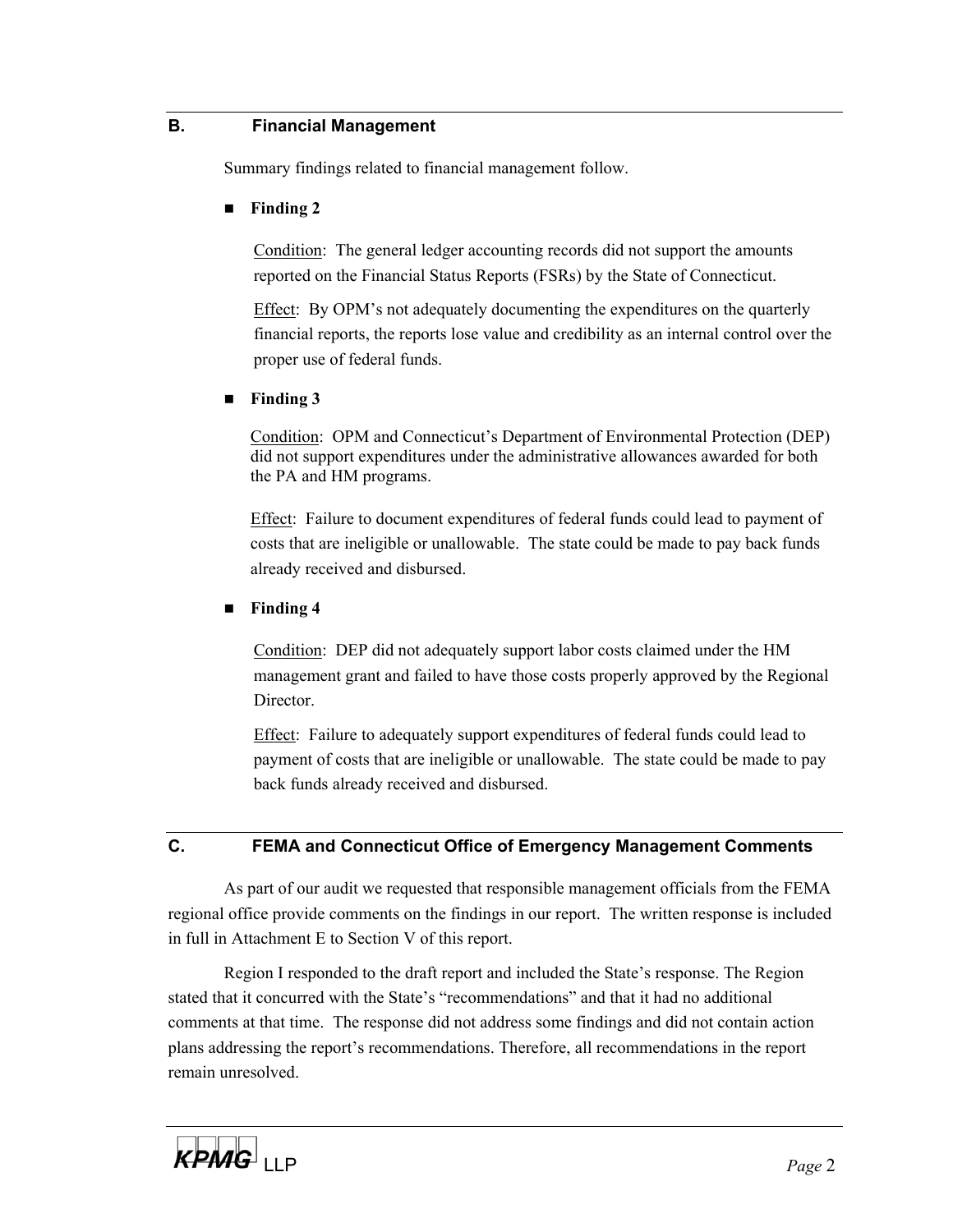## **D. Report Attachments**

This report contains the following attachments (see Section V, Attachments):

- A. Sources and Application of Funds
- B. Schedule of Questioned Costs
- C. List of Other Audit Reports and Internal Control Reviews
- D. Differences by Quarter Between FSRs and State Accounting System—Federal, State, and Local Shares
- E. Management's Response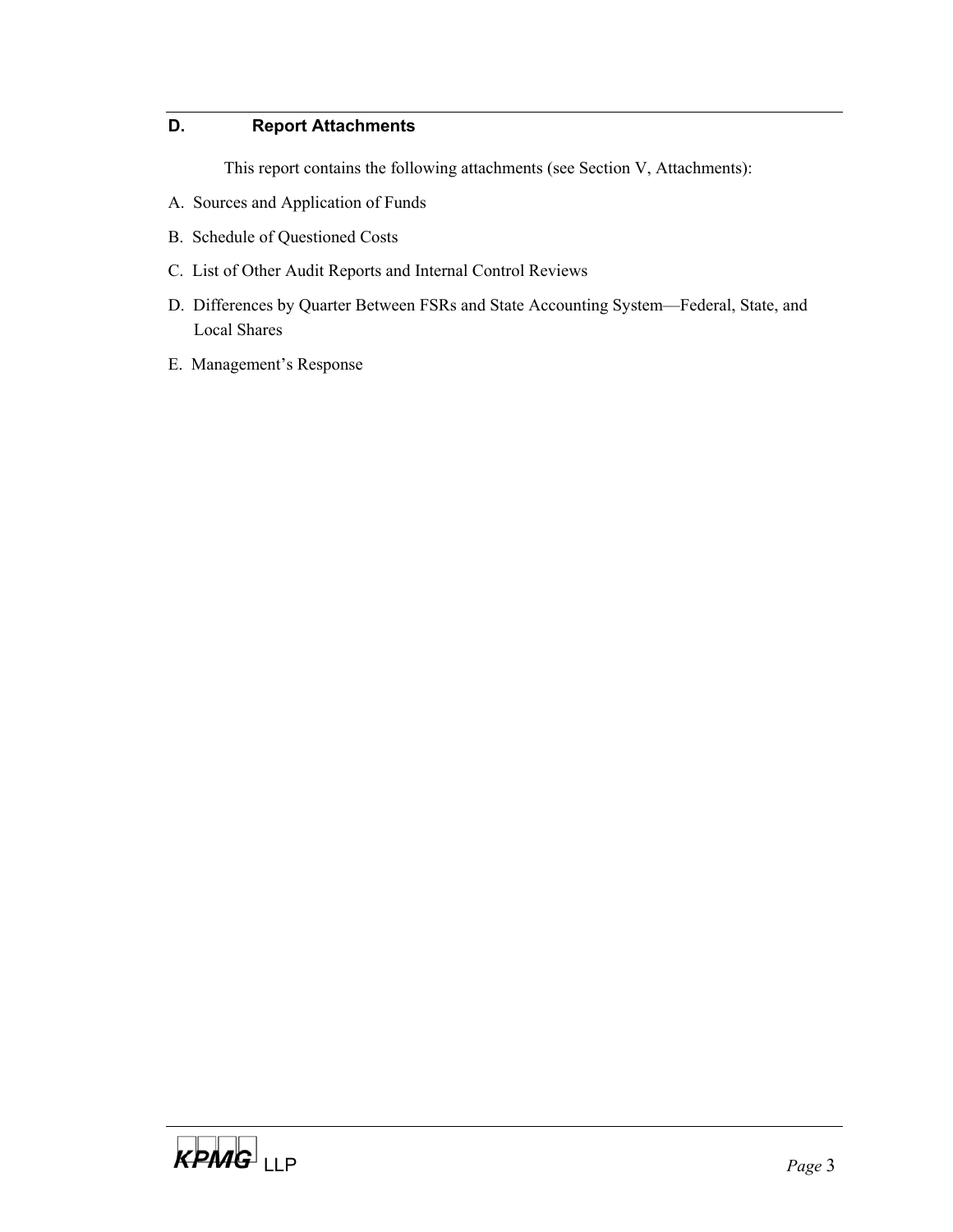# **II. Introduction**

STATE AND LOCAL GOVERNMENTS SHARE THE RESPONSIBILITY for protecting their citizens from disasters and for helping them to recover when a disaster strikes. In some cases, a disaster is beyond the capabilities of a state or local government to respond. In 1988, the Stafford Act was enacted to support state and local governments and their citizens when disasters overwhelm them. This law, as amended, established a process for requesting and obtaining a Presidential disaster declaration, defined the type and scope of assistance available from the federal government, and set the conditions for obtaining that assistance. FEMA is tasked with coordinating the response.<sup>1</sup>

# **A. FEMA's Role in Disaster Assistance**

Under the Stafford Act, a governor may request that the President declare a major disaster or an emergency if an event is beyond the combined response capabilities of the state and affected local governments. Based upon the findings of a joint federal, state, and local preliminary damage assessment (PDA) indicating the damages are of sufficient severity and magnitude to warrant assistance under the Stafford Act, the President may grant a major disaster or emergency declaration.

No direct federal assistance is authorized before a Presidential declaration. However, FEMA can use limited pre-declaration authorities to move initial response resources—i.e., critical goods typically needed in the immediate aftermath of a disaster such as food, water, emergency generators, and emergency teams—closer to potentially affected areas. FEMA also can activate essential command-and-control structures to lessen or avert the effects of a disaster and to improve the timeliness of disaster operations. Additionally, when an incident poses a threat to life and property that cannot be effectively dealt with by the state or local governments, FEMA may request the Department of Defense to mobilize its resources before a declaration to perform any emergency work "essential for the preservation of life and property" under the Stafford Act.

Following a declaration, the President may direct any federal agency to use its authority and resources in support of state and local assistance to the extent that provision of the support does not conflict with other agency emergency missions. This authority has been further delegated to the FEMA Director, the FEMA Associate Director (Response and Recovery), the FEMA Regional Director, and the Federal Coordinating Officer (FCO). The FEMA Director, on behalf of the President, appoints an FCO, who is responsible for coordinating the timely delivery of federal disaster assistance to the affected state, local governments, and disaster victims.

 $\overline{a}$ <sup>1</sup> The sources of the information contained in this section include the FEMA website; FEMA publications such as the *Applicant Handbook* and *Public Assistance Policy Digest;* and regulations, statutes, and OMB circulars, including 44 CFR and the *Stafford Act.* Note that this section reflects FEMA's role in disaster assistance before publication of the *National Response Plan* in December 2004.

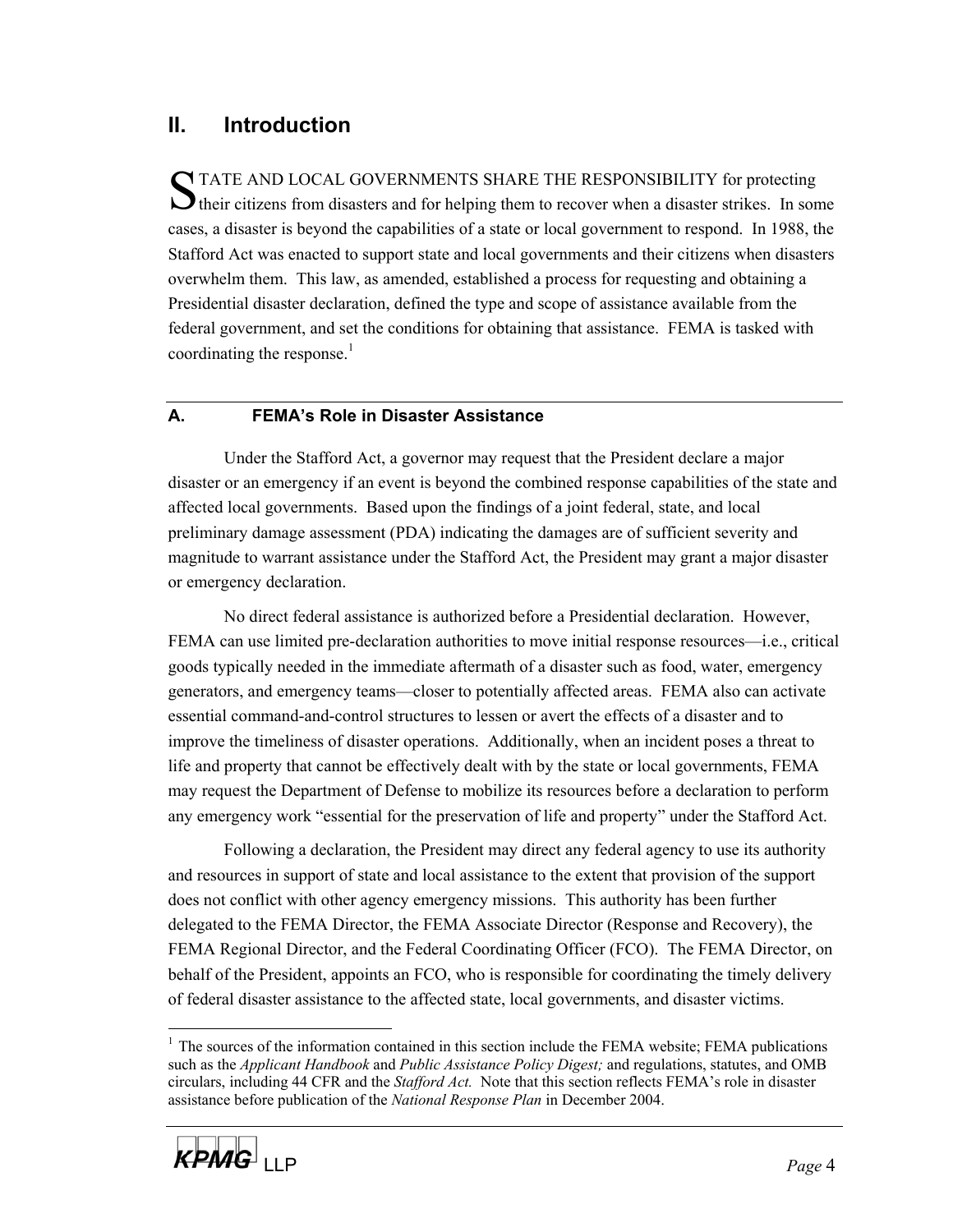In many cases, the FCO also serves as the Disaster Recovery Manager (DRM) to administer the financial aspects of assistance authorized under the Stafford Act. The FCO works closely with the State Coordinating Officer (SCO), appointed by the Governor to oversee disaster operations for the state, and the Governor's Authorized Representative (GAR), empowered by the Governor to execute all necessary documents for disaster assistance on behalf of the state.

The state must commit to pay a share of the cost to receive certain types of federal assistance under the Stafford Act. In extraordinary cases, the President may choose to adjust the cost share or waive it for a specified time period. The Presidential declaration notes any cost share waiver, and a FEMA–State Agreement is signed, further stipulating the division of costs among federal, state, and local governments as well as other conditions for receiving assistance.

FEMA's Region I provides the majority of the assistance for the State of Connecticut. Region I also administers the federal emergency preparedness, damage prevention, and response and recovery programs for the states of Maine, New Hampshire, Vermont, Rhode Island, Connecticut, and Massachusetts. FEMA Region I is headquartered in Boston, Massachusetts.



#### **B. Federal Laws, Rules, and Regulations Governing Disaster Assistance**

The primary federal laws, rules, and regulations governing disaster assistance and federal grant management are listed below.

- **The Stafford Act** Congress enacted this act to provide an orderly and continuing means of assistance by the federal government to state and local governments in carrying out their responsibilities to alleviate the suffering and damage that result from disasters. The act calls for:
	- Revising and broadening the scope of existing disaster relief programs;
	- − Encouraging the development of comprehensive disaster preparedness and assistance plans, programs, capabilities, and organizations by the states and by local governments;
	- − Achieving greater coordination and responsiveness of disaster preparedness and relief programs;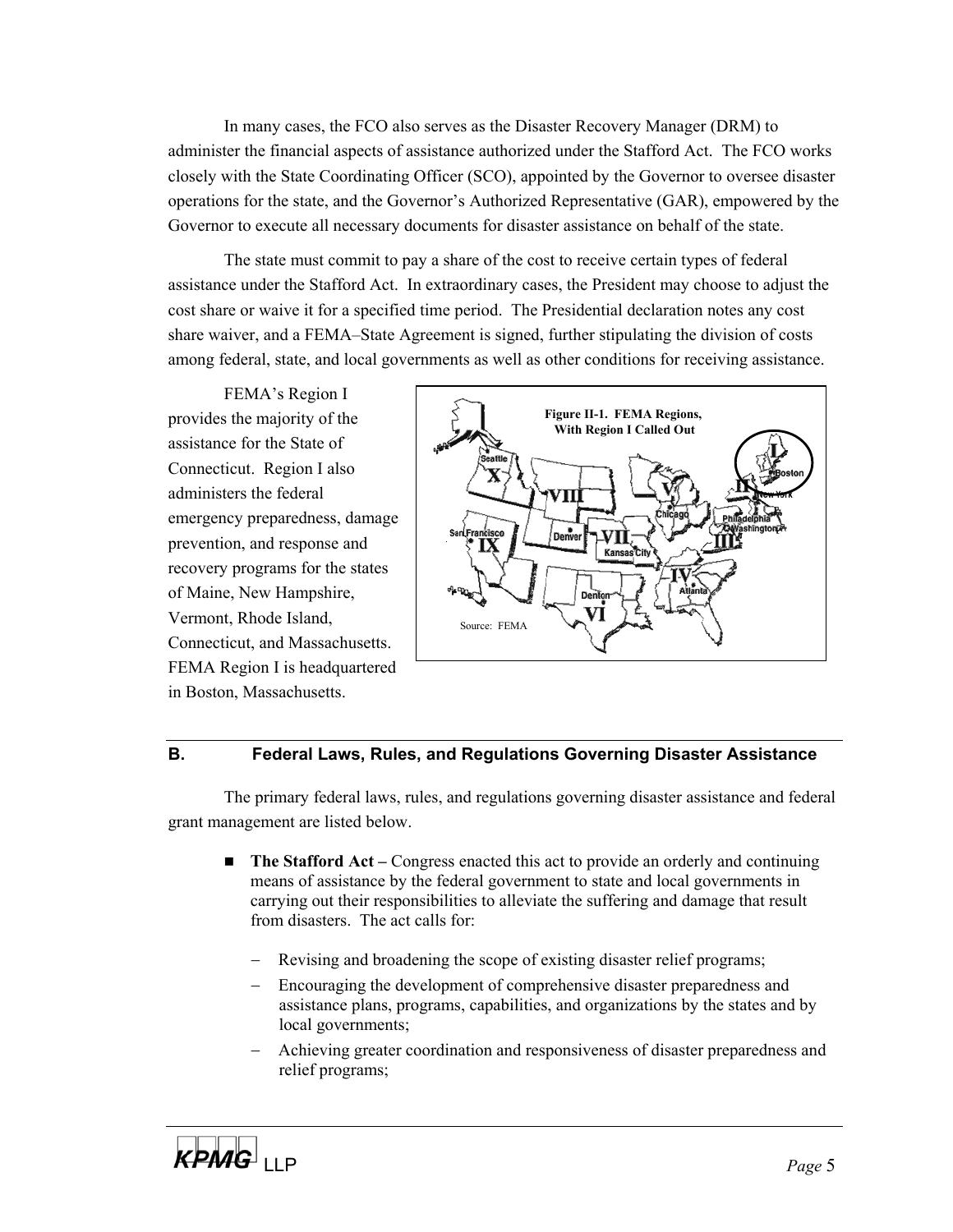- Encouraging individuals, states, and local governments to protect themselves by obtaining insurance coverage to supplement or replace governmental assistance; −
- − Encouraging hazard mitigation measures to reduce losses from disasters, including development of land use and construction regulations; and
- − Providing federal assistance programs for both public and private losses sustained in disasters.
- 44 CFR, *Emergency Management and Assistance* 44 CFR contains rules, policies, and procedures issued by FEMA in the form of regulations that are applicable to, among other things, the implementation and administration of federal disaster assistance programs by FEMA.
- Office of Management and Budget (OMB) Circular A-87, *Cost Principles for State, Local, and Indian Tribal Governments* **–** This circular establishes principles and standards for determining costs for federal awards carried out through grants, cost reimbursement contracts, and other agreements with state and local governments and federally recognized Indian tribal governments.
- **OMB Circular A-102,** *Grants and Cooperative Agreements with State and Local Governments* **–** This circular establishes consistency and uniformity among federal agencies in the management of grants and cooperative agreements with state, local, and federally recognized Indian tribal governments.
- OMB Circular A-133, *Audits of States, Local Governments, and Non-Profit Organizations* **–** This circular was issued pursuant to the Single Audit Act of 1984, Public Law 98–502, and the Single Audit Act Amendments of 1996, Public Law 104–156. It sets forth standards for obtaining consistency and uniformity among federal agencies for the audit of states, local governments, and non-profit organizations expending federal award funds.

#### **C. FEMA Disaster Assistance Programs Subject to Audit**

As noted earlier, our audit was limited to the following three programs, which are described in this section:

- Public Assistance,
- Hazard Mitigation, and
- Individual and Family Grant.

#### *Public Assistance Program*

The PA program, authorized under section 406 of the Stafford Act, is oriented to public entities and can fund the repair, restoration, reconstruction, or replacement of public infrastructure damaged or destroyed by a disaster. Eligible applicants include state governments,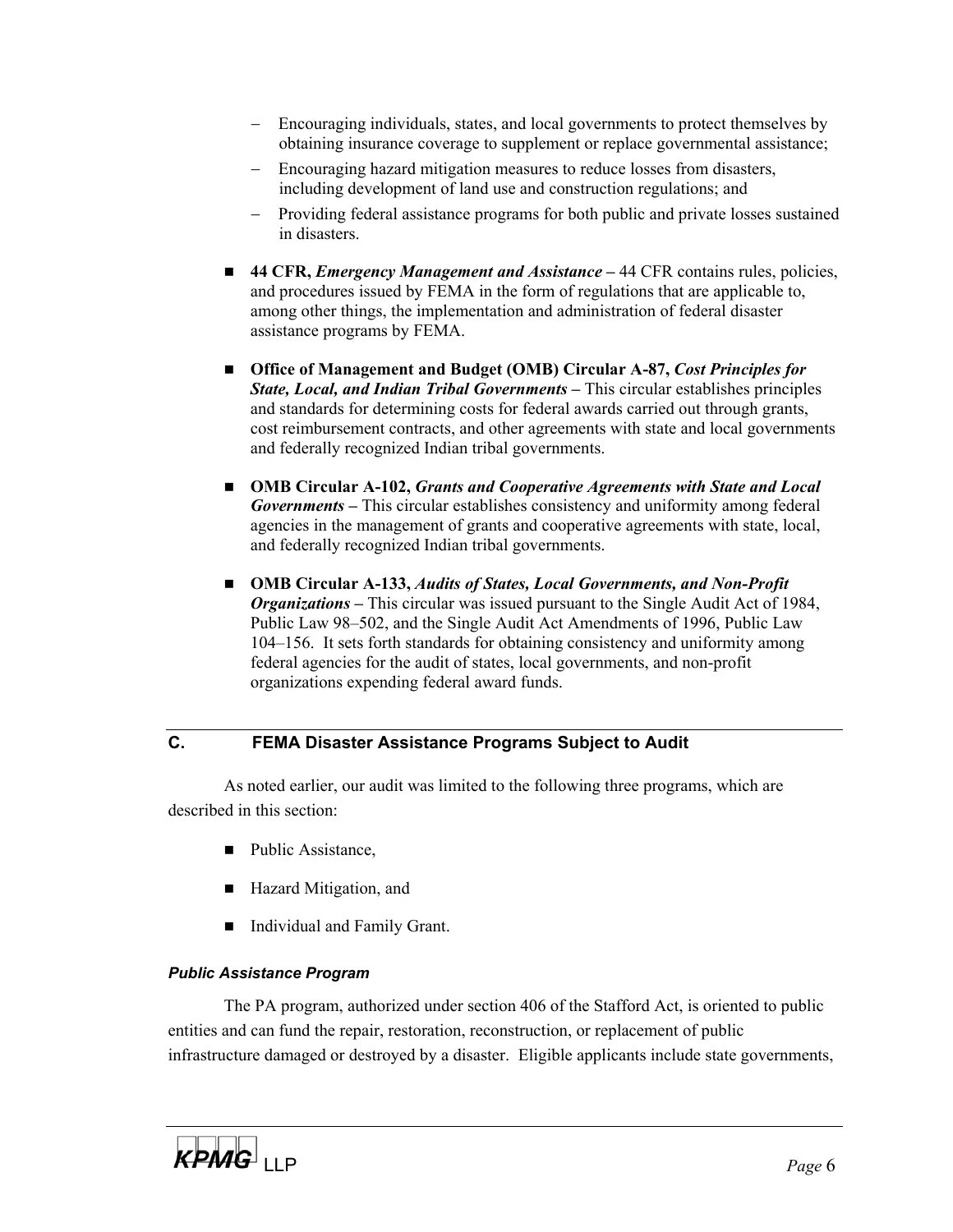local governments, and any other political subdivision of the state, Native American tribes, and Alaska Native Villages.

Certain private non-profit (PNP) organizations may also receive assistance. Eligible PNPs include educational, utility, irrigation, emergency, medical, rehabilitation, and temporary or permanent custodial care facilities, as well as other PNP facilities that provide essential services of a governmental nature to the general public. PNPs that provide "critical services" (i.e., power, water, sewer, wastewater treatment, communications, or emergency medical care) may apply directly to FEMA for a disaster grant. All other PNPs must first apply to the Small Business Administration (SBA) for a disaster loan. If the PNP is declined for an SBA loan, or the loan does not cover all eligible damages, the applicant may reapply for FEMA assistance.

As soon as practicable after the declaration, the state, assisted by FEMA, conducts the applicant briefings for state, local, and PNP officials to inform them of the assistance available and how to apply for it. A Request for Public Assistance (RPA) must be filed with the state within 30 days after the area is designated eligible for assistance. Following the applicant briefing, a kickoff meeting is conducted where damages will be discussed, needs assessed, and a plan of action put in place.

A combined federal, state, and local team proceeds with project formulation, which is the process of documenting the eligible facility, the eligible work, and the eligible cost for fixing the damages to every public or PNP facility identified by state or local representatives. The team prepares a project worksheet (PW) for each project. Projects fall into the following categories:

- Category A: Debris removal,
- Category B: Emergency protective measures,
- Category C: Road systems and bridges,
- Category D: Water control facilities,
- Category E: Public buildings and contents,
- Category F: Public utilities, and
- Category G: Parks, recreational, and other.

For insurable structures within special flood hazard areas (SFHA), primarily buildings, assistance from FEMA is reduced by the amount of insurance settlement that could have been obtained under a standard National Flood Insurance Program (NFIP) policy. For structures located outside of a SFHA, FEMA will reduce the amount of eligible assistance by any available insurance proceeds.

FEMA reviews and approves the PWs and obligates the federal share of the costs, which cannot be less than 75 percent, to the state. The state then disburses funds to local applicants.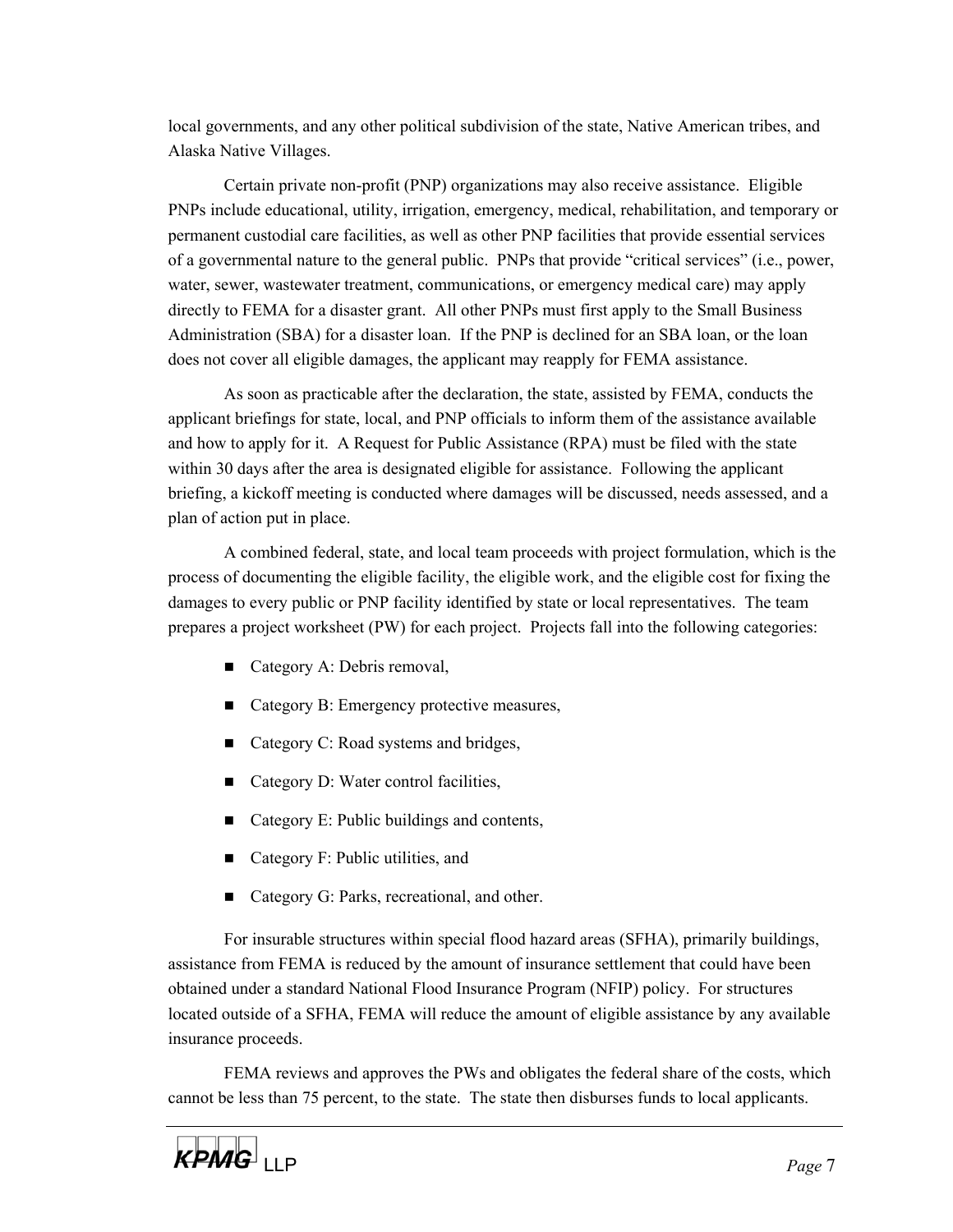Projects falling below a certain threshold are considered "small." The threshold is adjusted annually for inflation. For small projects, payment of the federal share of the estimate is made upon approval of the project, and no further accounting to FEMA is required (except certification that the project was completed in accordance with FEMA approvals).

For large projects, payment is made on the basis of actual costs determined after the project is completed, although interim payments may be made as necessary. Once FEMA obligates funds to the state, further management of the assistance, including disbursement to subgrantees, is the responsibility of the state. FEMA will continue to monitor the recovery progress to ensure the timely delivery of eligible assistance and compliance with the laws and regulations.

To be eligible for PA program funding, the work must be required as the result of the disaster, be located within the designated disaster area, and be the legal responsibility of an eligible applicant. Work that is eligible for supplemental federal disaster grant assistance is classified as either emergency work or permanent work.

#### *Hazard Mitigation Grant Program*

The HM grant program, authorized under section 404 of the Stafford Act, allows communities to apply for mitigation funds through the state. Hazard mitigation refers to sustained measures enacted to reduce or eliminate long-term risk to people and property from natural hazards and their effects. In the long term, mitigation measures reduce personal loss, save lives, and reduce the cost to the nation of responding to and recovering from disasters. When a federal disaster has been declared, the federal government can provide up to 75 percent of the cost of this mitigation work, with some restrictions.

The state, as grantee, is responsible for notifying potential applicants of the availability of funding, defining a project selection process, ranking and prioritizing projects for funding, and forwarding projects to FEMA for approval. The applicant, or subgrantee, carries out approved projects. The state or local government must provide at least a 25 percent cost share, which can be fashioned from a combination of cash and in-kind sources. Federal funding from other sources cannot be used for the non-federal share, with some exceptions, such as funding provided to states under the Community Development Block Grant program from the Department of Housing and Urban Development.

The amount of funding available for the HM grant program under a disaster declaration is finite and limited to 15 percent of FEMA's estimated total disaster costs for all other categories of assistance, less administrative costs. In addition, states may use a set-aside of up to 5 percent of the total HM grant program funds available for mitigation measures at their discretion. To be eligible, a set-aside project must be identified in a state's hazard mitigation plan and fulfill the goal of the HM grant program.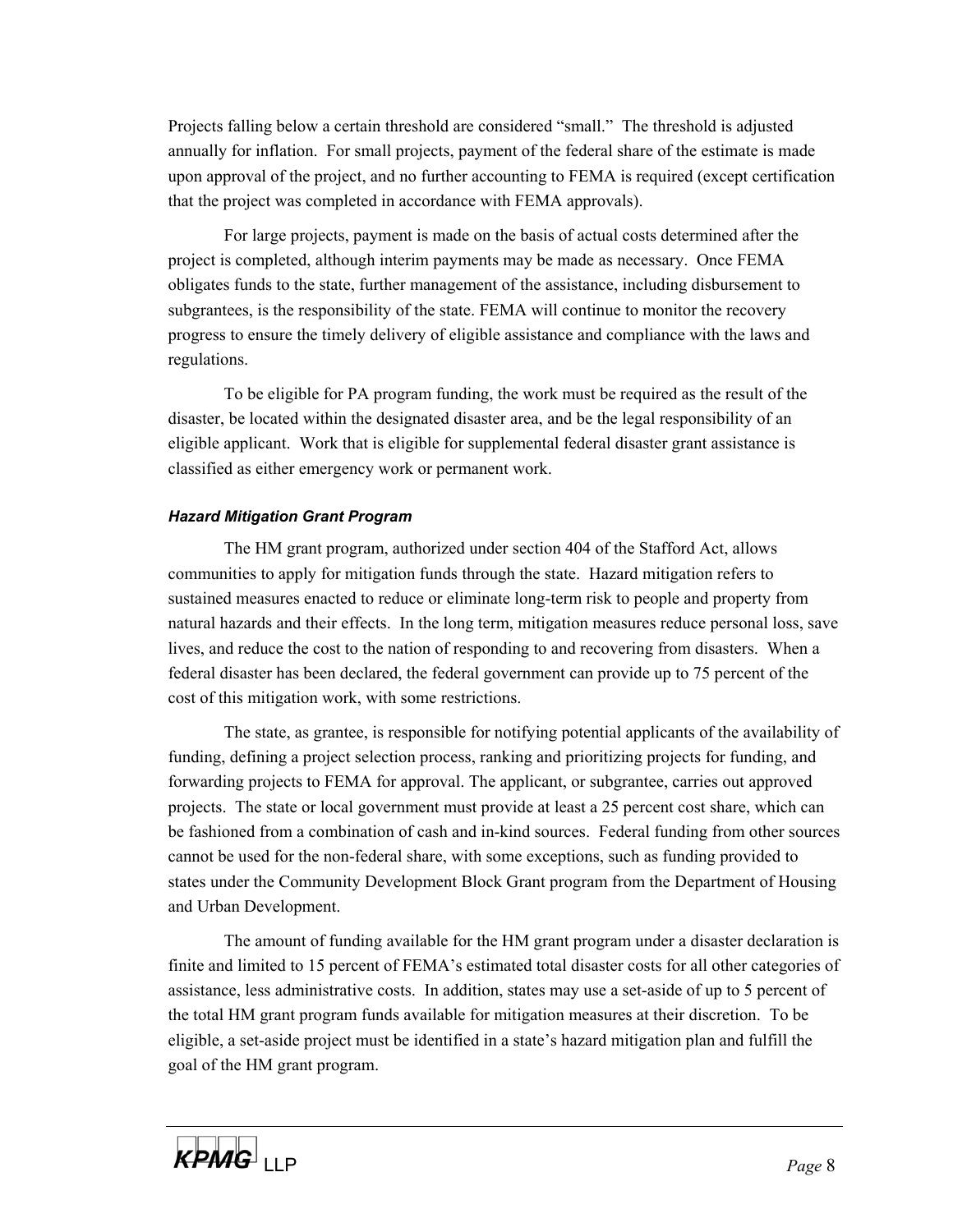Eligible mitigation measures under the HM grant program include acquisition or relocation of property located in high hazard areas, elevation of flood-prone structures, seismic rehabilitation of existing structures, strengthening of existing structures against wildfire, and flood proofing activities that bring a structure into compliance with minimum NFIP requirements and state or local code. Up to 7 percent of the HM grant program funds may be used to develop state or local mitigation plans.

All HM grant program projects, including set-aside projects, must comply with the National Environmental Policy Act and all relevant Executive Orders. HM grant program funds cannot be given for acquisition, elevation, or construction if the site is located in a designated SFHA, and the community is not participating in the NFIP. FEMA's primary emphasis for HM grant program funds, where appropriate, is the acquisition and demolition, relocation, elevation, or flood proofing of flood-damaged or flood-prone properties.

#### *Individual and Family Grant Program*

The IFG program, authorized by section 411 of the Stafford Act, provides funds for the necessary expenses and serious needs of disaster victims that cannot be met through insurance or other forms of disaster assistance, including low interest loans from the SBA. The maximum amount of each grant is annually adjusted to reflect changes in the Consumer Price Index.<sup>2</sup>

Among the needs that can be met through the IFG program are housing, personal property, medical, dental, funeral, transportation, and required flood insurance premiums. To obtain assistance, applicants may be required to apply to the SBA for a disaster loan. If the SBA determines the applicant to be ineligible for a loan, or if the loan amount is insufficient, the applicant is referred to the IFG program. The state administers the program and pays 25 percent of the grant amount; the federal government provides the remaining 75 percent. The Governor may request a loan for the state's share.

IFG recipients who live in SFHAs and receive assistance as the result of flood damages to their home or personal property are provided flood insurance coverage for 37 months under a NFIP group flood insurance policy. The 37-month coverage is at no cost to the grantee and includes a \$200 deductible applicable separately to real property, structure, and personal property. This flood insurance must be kept active forever on property that is owned, or for as long as renters live in the flood-damaged rental unit, if those individuals are to receive federal assistance for any future flood-related losses to insurable real or personal property.

<sup>&</sup>lt;sup>2</sup> Note that the program this section describes ended in October 2002 and was replaced by the Individuals and Households Program.



 $\overline{a}$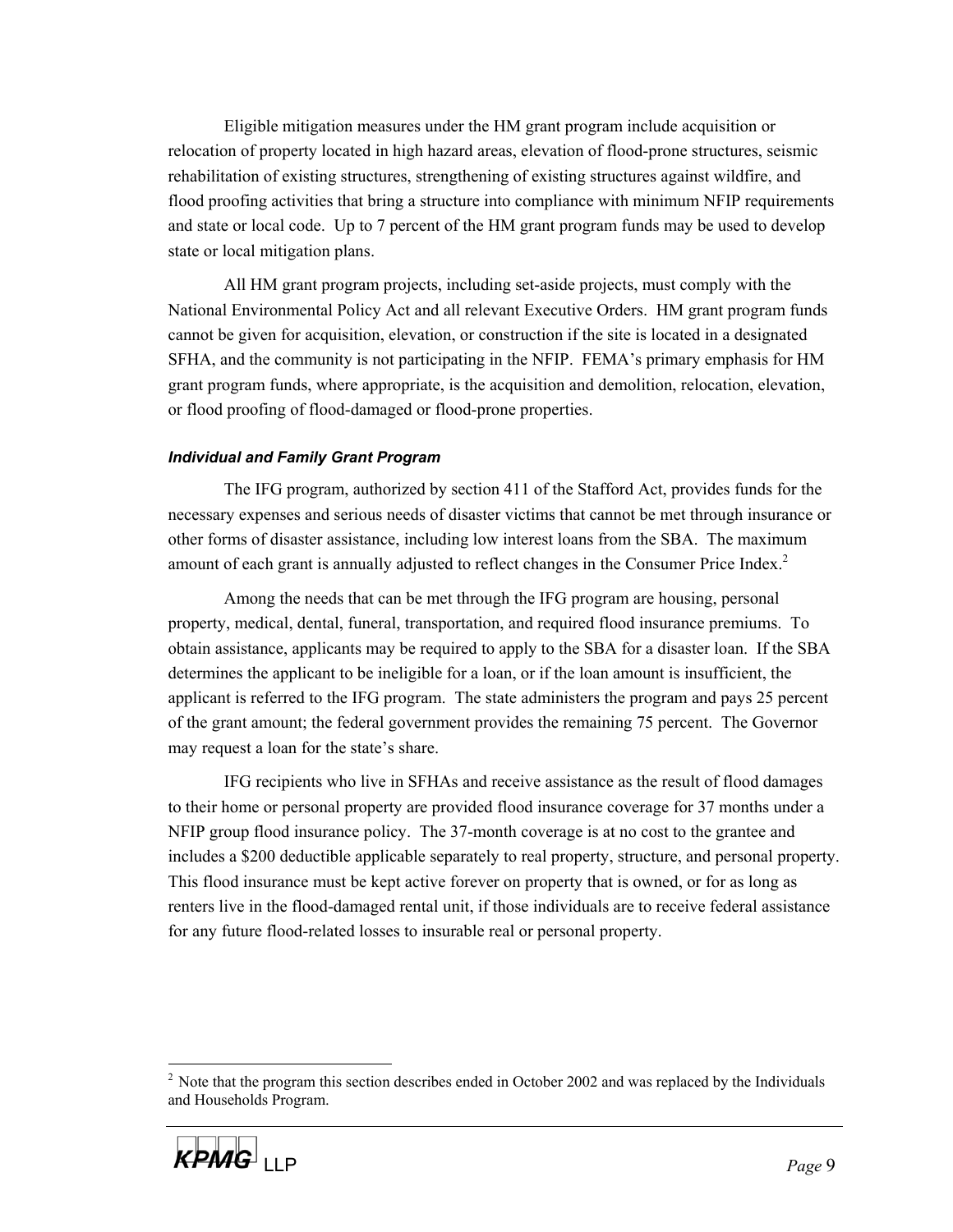### **D. State Department Responsible for Administering Disaster Programs**

The state departments and offices responsible for the administration of emergency management services for the State of Connecticut are the Office of Policy and Management (OPM), the Department of Environmental Protection (DEP), and the Department of Social Services (DSS).

OPM is responsible for administration of the PA program, DEP is responsible for administration of the HM program, and DSS is responsible for administration of the IFG program.

We understand that administration of the PA program will be transitioned to the state Office of Emergency Management, which previously only had the grant administrative responsibility of preparing the Financial Status and Federal Cash Transaction reports (FSRs and FCTRs).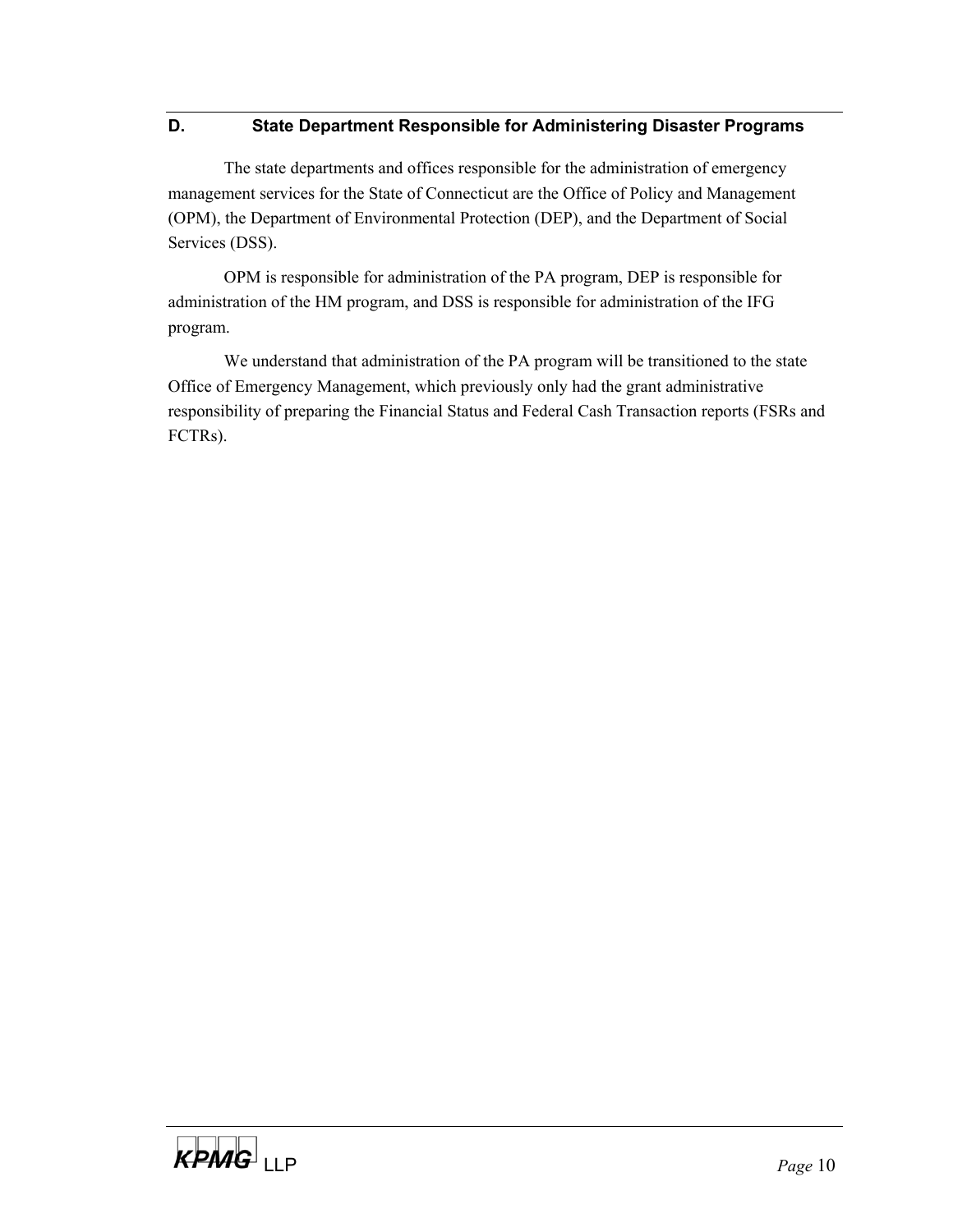# **III. Objectives, Scope, and Methodology**

THIS SECTION DESCRIBES THE AUDIT OBJECTIVES, the scope of the audit, and the **L** methodology used to carry out the work.

## **A. Objectives**

The Department of Homeland Security (DHS), Office of Inspector General (OIG), engaged KPMG to determine whether the State of Connecticut (the grantee):

- Administered FEMA disaster assistance programs in accordance with the Stafford Act and applicable federal regulations, functioning appropriately to fulfill its responsibilities;
- **Properly accounted for and expended FEMA disaster assistance funds; and**
- Submitted accurate financial reports.

# **B. Scope**

The scope of our audit was limited to three disaster assistance programs:

- Public Assistance,
- Hazard Mitigation, and
- Individual and Family Grant.

KPMG was requested to review one emergency and one disaster as identified in the Table III-1. Our testing was limited to those programs that were open during the period of our review: October 1, 2001, through September 30, 2002.

Our audit scope did not include interviews with subgrantees (local governments or PNPs) or subrecipients (individuals). Nor did it include technical evaluations of the repairs of damages caused by the disasters.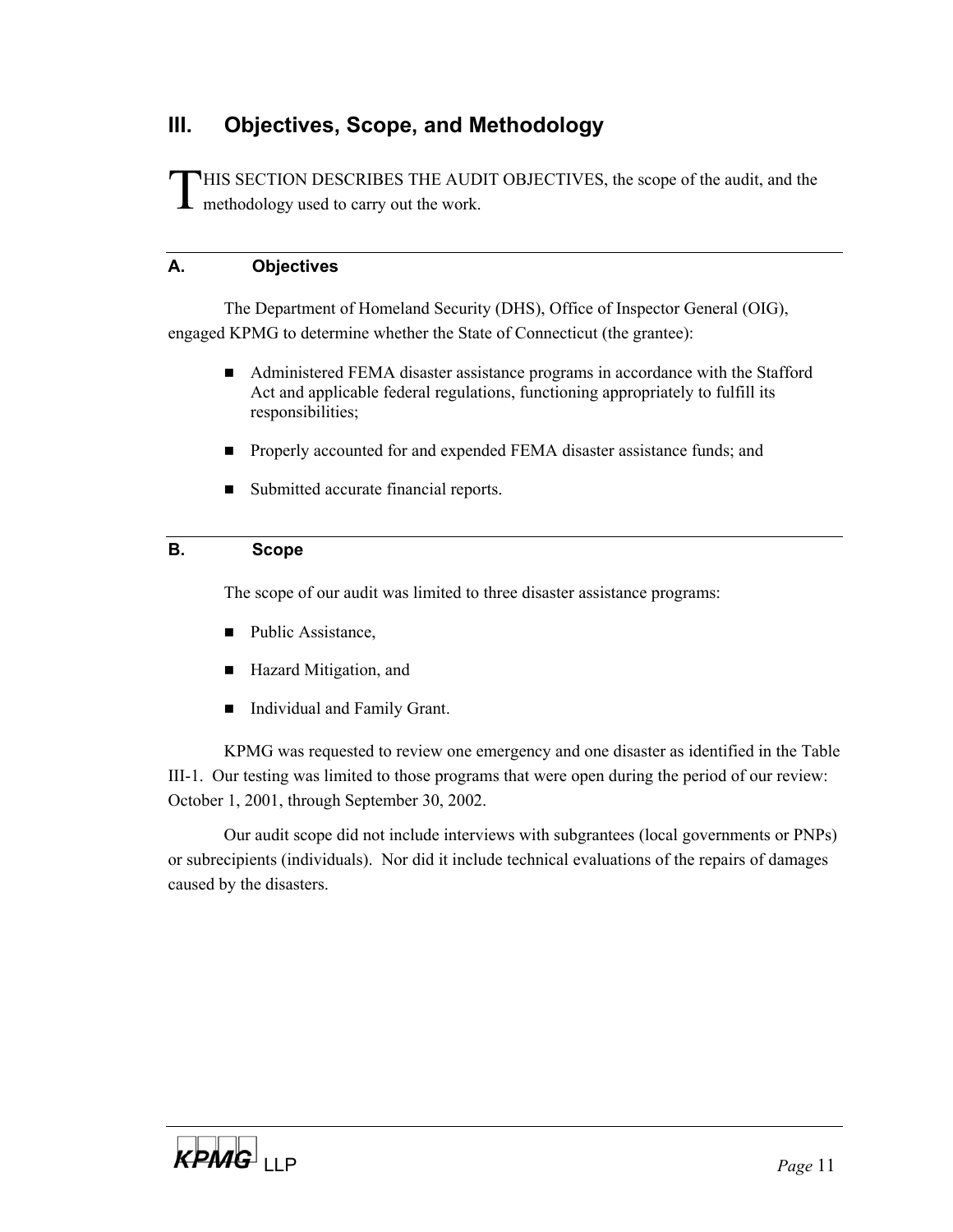| <b>Table III-1. Disaster and Programs Reviewed</b> |                         |               |            |                 |             |  |
|----------------------------------------------------|-------------------------|---------------|------------|-----------------|-------------|--|
| Disaster                                           | Type of                 |               |            | <b>HM</b> Grant |             |  |
| Number                                             | Disaster                | Date Declared | PA Program | Program         | IFG Program |  |
| DR-1092                                            | Blizzard of<br>1996     | 01/24/1996    |            |                 |             |  |
| DR-1302                                            | Tropical Storm<br>Floyd | 09/23/1999    | X          | X               |             |  |

**X** – Indicates that the program was open at the time of our review. However, this does not necessarily mean there was financial activity during that time.

#### *KPMG Did Not Conduct a Financial Statement Audit, or an Audit in Accordance with OMB Circular A-133*

KPMG LLP was not engaged to, and did not, perform a "financial statement audit," the objective of which would be to express an opinion on the financial statements. Accordingly, we do not express an opinion on the costs claimed for the disasters under the scope of this audit. If we had performed additional procedures or conducted an audit of the financial statements in accordance with generally accepted auditing standards, other matters may have come to our attention that would have been reported. This report relates only to the accounts and items specified. This report does not extend to any financial statements of the State of Connecticut or OPM and should not be used for that purpose. Nor does this work entail an audit in accordance with OMB Circular A-133.

## **C. Methodology**

We carried out our audit steps and procedures in accordance with the FEMA OIG's *Consolidated Audit Guide for Grantee Audits of FEMA Disaster Programs*, dated March 2001. The audit guide included audit steps and procedures for audit planning and fieldwork.

We conducted our fieldwork primarily at two locations. Initial fieldwork began with an entrance conference at Region I in Boston on September 9, 2003. Data collection was performed at OPM offices in Hartford, Connecticut. Data analysis occurred in Hartford as well as in KPMG offices.

#### *Evidence*

The evidence we collected during our review may be categorized as physical, documentary, testimonial, or analytical. Each of these is discussed below.

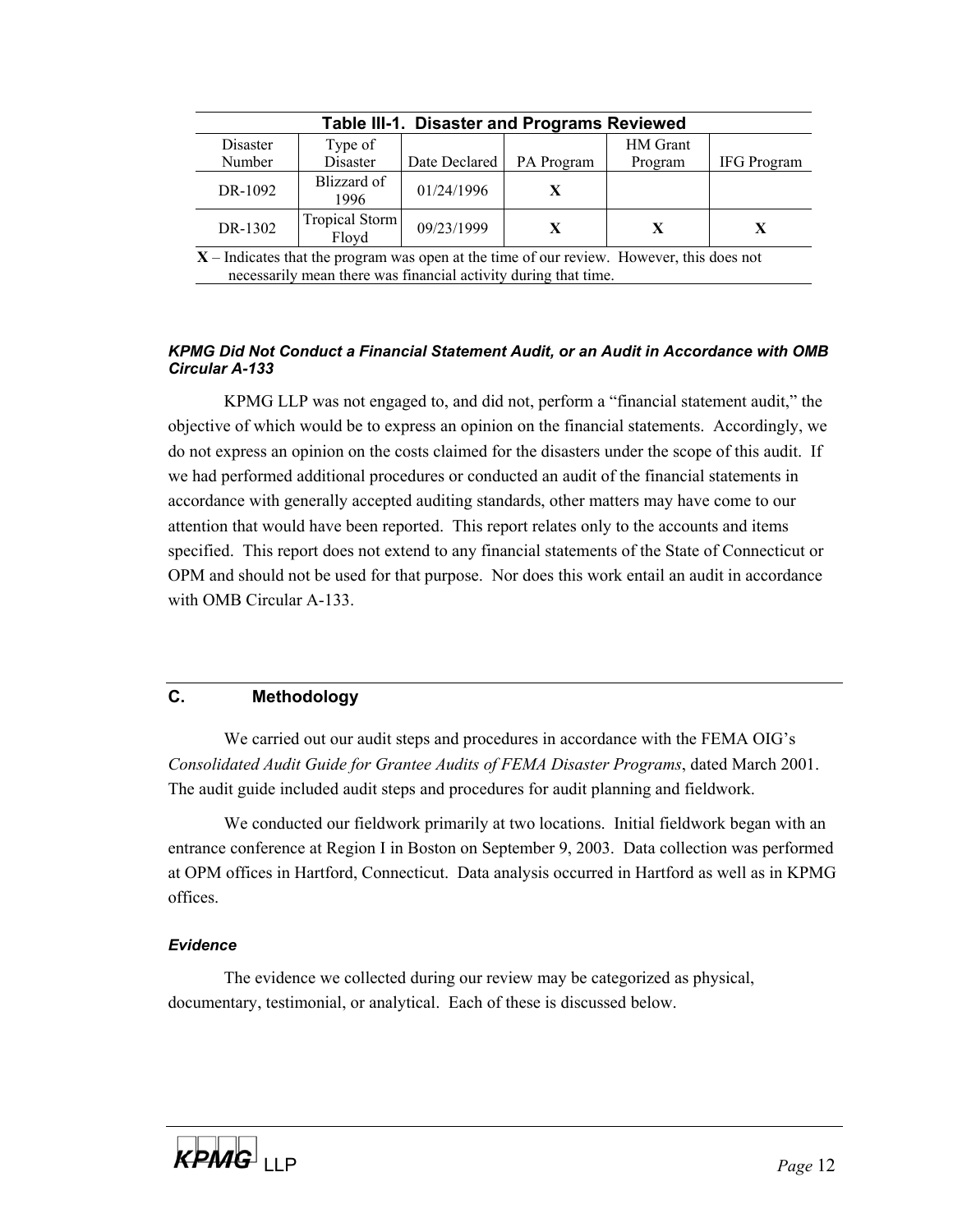**Physical Evidence—**Physical evidence for this audit was obtained by our direct inspection or observation of people, property, or events. Such evidence for this audit was primarily isolated to our physical inspection of property—i.e., fixed assets—maintained by OPM.

**Documentary Evidence—**Documentary evidence consists of created information such as letters, contracts, accounting records, invoices, and management information on performance. The majority of our evidence was documentary. Documentary evidence for this audit included the following:

- Rules and regulations governing the disaster assistance grant programs under review;
- Organization charts and background information on Region I and OPM;
- Various program correspondence files, project files, and program/project reports;
- Presidential disaster declarations, FEMA–State Agreements, and state administrative plans;
- **FSRs** and FCTRs;
- Various financial systems and their reports of both Region I and OPM;
- Various financial records of OPM (e.g., journal entries, program disbursement approvals; revenue receipts [deposits]; purchase orders, requisitions, warrants; etc.);
- Various financial statement audit reports, schedule of federal financial assistance audit reports, internal control reviews and certifications, cost plans, etc., of OPM; and
- Supporting documentation necessary to gain an understanding of the control environment of OPM.

As discussed earlier, we reviewed audit reports and internal control reviews and certifications that we believed to be relevant to understanding the control environment at OPM. Attachment C contains a list of audit and internal control reports KPMG reviewed as part of this audit.

**Testimonial Evidence—**Testimonial evidence is obtained through inquiries, interviews, or questionnaires. For this review we interviewed several senior-level individuals at both Region I and OPM that had program and financial management responsibilities.

**Analytical Evidence—**Analytical evidence includes computations, comparisons, separation of information into components, and rational arguments. For this evaluation we analyzed the following:

 $\blacksquare$  The financial reporting process to Region I by OPM;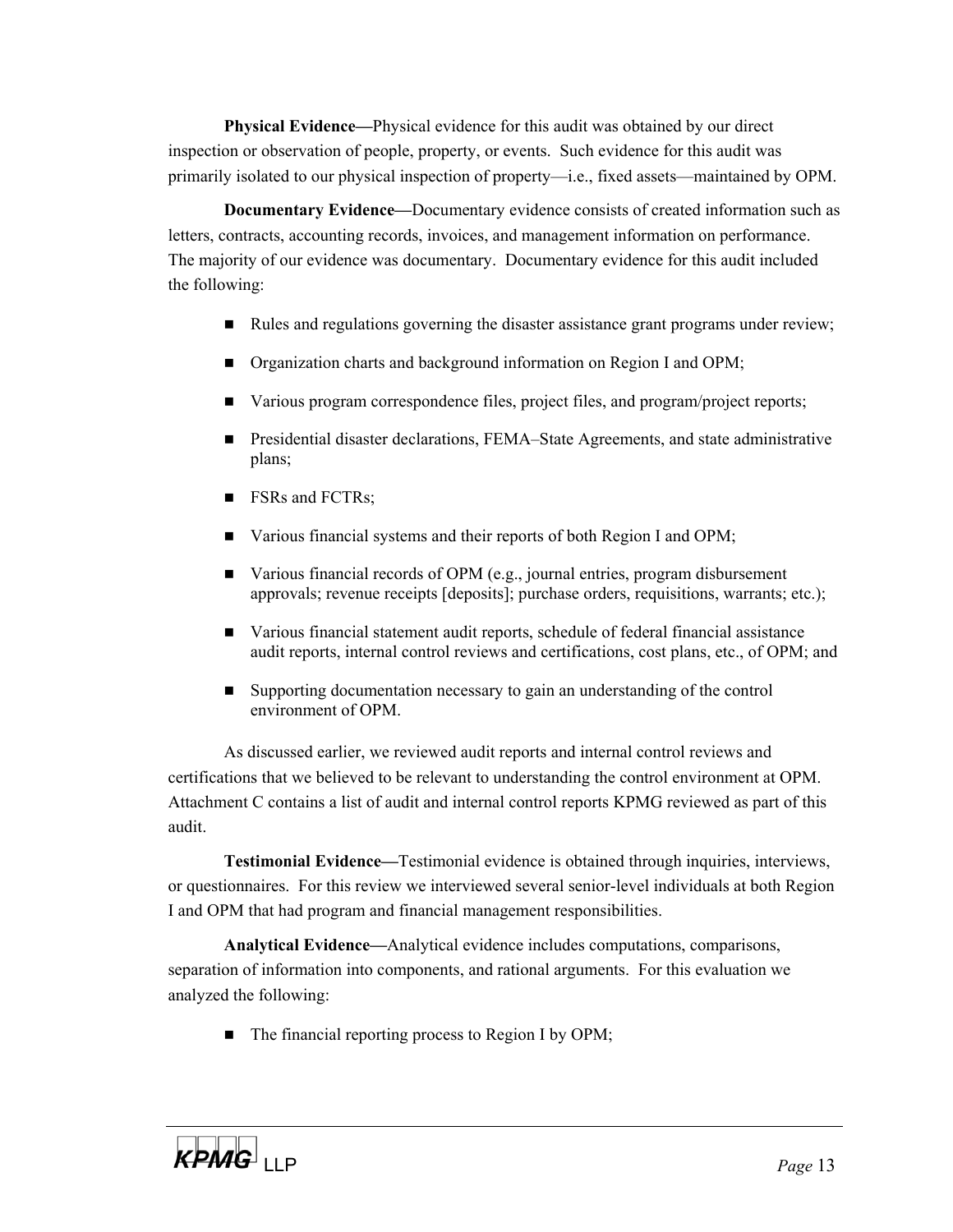- Cash management procedures, i.e., a comparison of drawdowns to disbursements, the advancing of funds, etc.;
- **Comparison of how certain rules and regulations were implemented by Region I and** OPM;
- Whether cost share requirements were met; and
- Program and financial management compliance/transaction testing.

## *Criteria*

Criteria are standards used to determine whether a program met or exceeded expectations. Our criteria were based on what was reasonable, attainable, and relevant to the areas subject to audit. Our criteria for this review included the following:

- Specific rules and regulations as prescribed by the Stafford Act and Title 44 of the CFR;
- Guidelines, policies, and procedures as issued by FEMA in the administration of grant programs;
- State of Connecticut rules, regulations, policies, and procedures;
- Observations from other related audits we have conducted.

## *Sampling and Testing*

Our sampling and testing work included the following:

- A representative sample of expenditure transactions for all three grant programs was selected and testing was performed to determine whether these transactions were supported by the appropriate documents;
- A representative sample of drawdown transactions for all three grant programs was selected, and testing was performed to determine whether these transactions were supported by the appropriate documents;
- A representative number of small and large PA program projects was tested for various compliance requirements, such as statutory completion deadlines, timeliness of payments, status reporting, eligibility of costs, and availability of support documentation;
- A sample of federally funded HM grant program project files was tested for various compliance requirements, such as statutory completion deadlines, timeliness of payments, eligibility of costs, status reporting, consideration of environmental factors, compliance with approved mitigation plan (409 plan), and availability of support documentation;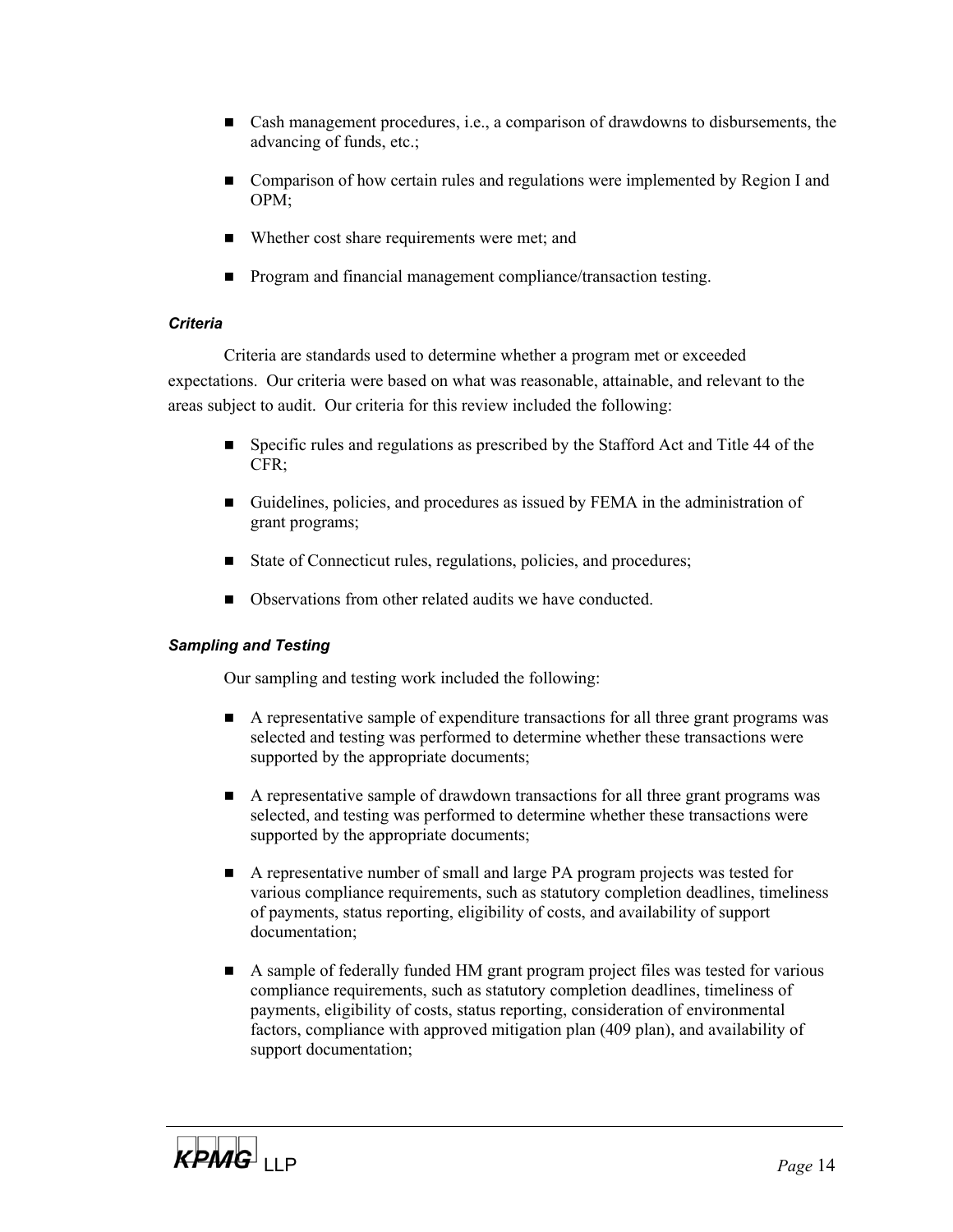- A number of rejected and approved HM grant program projects was tested for various compliance requirements, such as justification for rejection and timely notification of subgrantee of determination;
- A representative sample of "management grant" expenditure transactions for the PA program and HM program was selected, and testing was performed to determine whether these transactions were supported by the appropriate documents; and
- A sample of IFG program payments was tested for timeliness and sufficiency of supporting documents.

### *Standards*

Our audit was performed in accordance with the standards defined in the Government Auditing Standards (the *Yellow Book*) issued by the Comptroller General of the United States. In addition, the Department of Homeland Security, Office of Inspector General, provided an audit guide and report format for use in carrying out this work. These two client-provided documents identified the audit steps we were required to follow as well as the format and content of this report.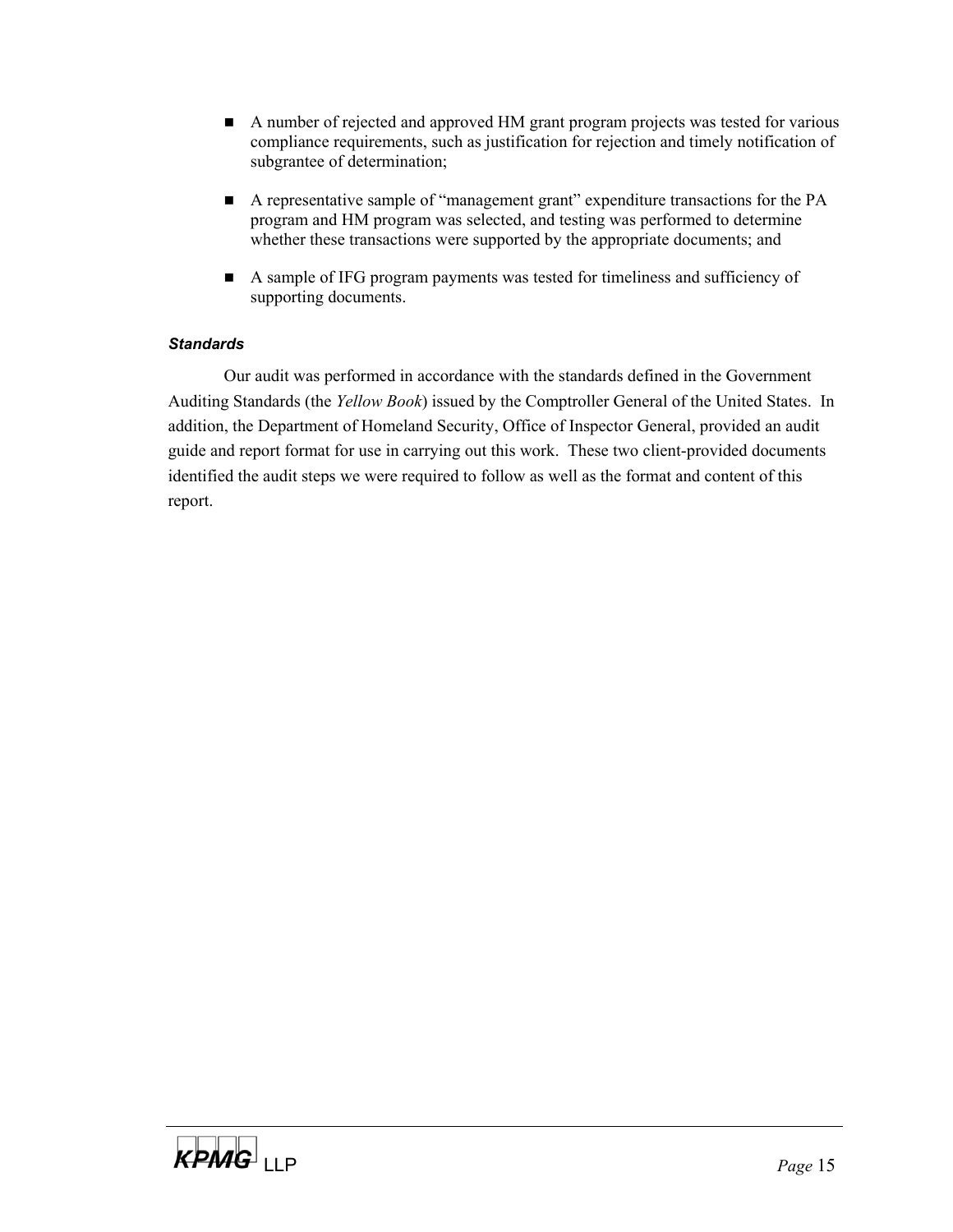# **IV. Findings and Recommendations**

THIS SECTION PRESENTS OUR FINDINGS under the headings of "program **1** management" and "financial management."

# **A. Program Management Findings**

#### **Finding 1 – The Administrative Plans for the PA and HM Programs Were Found to be Missing Required Procedures**

The administrative plans for two of the three programs reviewed were missing required procedures, as further described below.

- Based upon its review, KPMG observed that the administrative plan for PA was missing 2 of 18 items required by 44 CFR 206.207(b):
	- − (E*) Participating with FEMA in the establishment of hazard mitigation.*
	- − *(J) Determining staffing and budgeting requirements necessary for proper program management.*

We note that 16 of the 18 required items are included in the plan and appear to be adequate.

- Based upon its review, KPMG observed that the administrative plan for HM was missing 2 of 16 items required by 44 CFR 206.437(b):
	- − *Comply with the administrative requirements of 44 CFR parts 13 and 206.*
	- − *Comply with audit requirements of 44 CFR part 14.*

We note that 14 of the 16 required items are included in the plan and appear to be adequate.

According to 44 CFR 206.207(b), *State administrative plan,* the PA administrative plan must include 18 items at a minimum. For the HM program, 44 CFR 206.437, *State administrative plan,* identifies 16 items that must be included in the administrative plan.

Incomplete administrative plans require OPM to rely on the institutional knowledge of one or more staff to carry out the programs. In the event those individuals are not available, grantee grant management may deteriorate as new staff attempt to implement the program with inadequate guidelines. Without specific written procedures and performance measures, grant administration may be inconsistent.

OPM does not view the administrative plans as the definitive procedures for how its organization carries out the programs, but rather as an administrative requirement to satisfy FEMA. In the auditor's opinion, the region then approves the plans without requiring adequate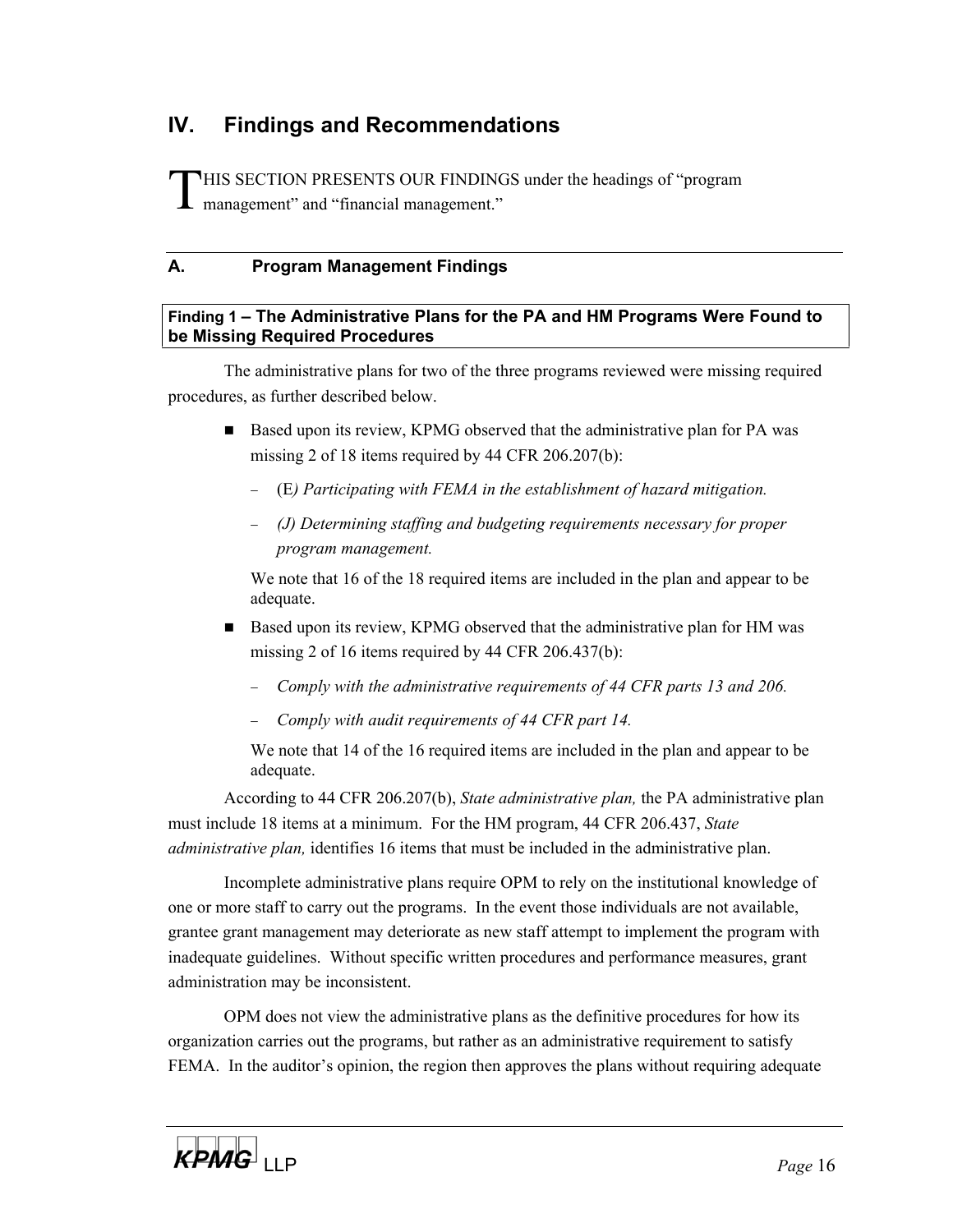detail behind the 44 CFR-required items. As a result, the documents become largely a checklist indicating that OPM will undertake certain activities, without describing how those activities will be carried out.

#### **Recommendations**

KPMG recommends that, in the event of a future disaster, the Regional Director, FEMA Region I, require the state to update the administrative plans to include the detailed procedures it will carry out to meet the requirements specified in the CFR for each program.

KPMG also recommends that Region I require detailed procedures in the state administrative plans they review and develop a system to ensure that plans lacking these procedures be updated prior to approval.

**Management's Response and Auditor's Reaction**. The Region provided comments from the State that did not include a response on these recommendations. Therefore, these two recommendations remain unresolved until the Region provides an action plan and target completion date for OPM to update the administrative plans to include the detailed procedures it will carry out to meet the requirements specified in the CFR for each program.

#### **B. Financial Management Findings**

The financial management findings that follow in this section relate more specifically to deficiencies in accounting procedures. Accordingly, the statement of the finding is preceded with the general phrase "Deficiencies in Accounting Procedures," followed by a more specific statement of the finding. Because these findings cut across the several departments responsible for administering the disaster grant programs, they have not been combined into a single finding.

#### **Finding 2 – Deficiencies in Accounting Procedures:** *The State of Connecticut Overstated Expenditures Reported on the Financial Status Reports*

The state's general ledger accounting records did not support the amounts of PA program outlays reported on the FSRs for the periods 12-31-1999 through 6-30-2003. Table IV-1 summarizes the variances KPMG identified by quarter for the federal share. Appendix D contains the detail by quarter and share (state/local and federal).

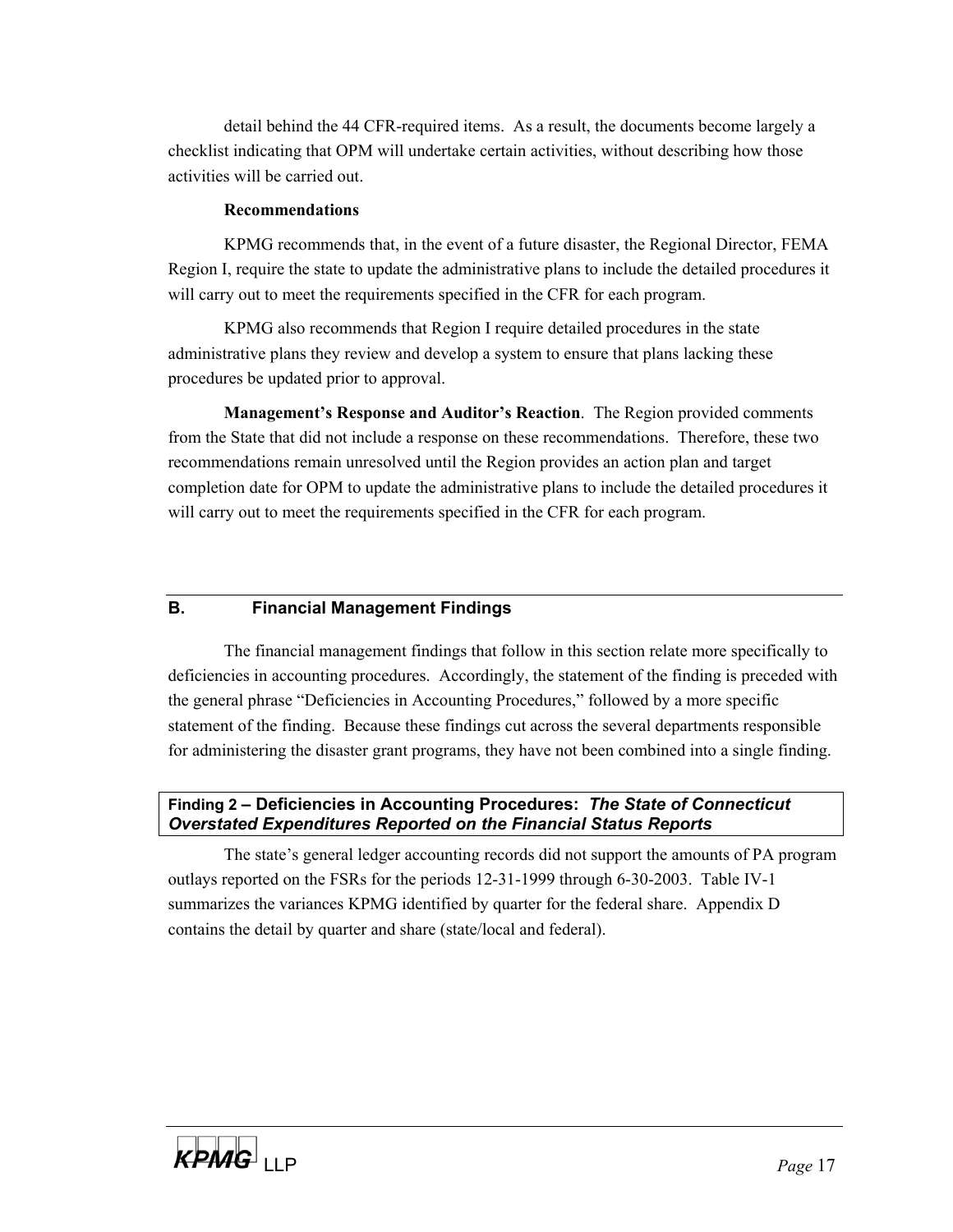| <b>Table IV-1. Summary of Quarterly Differences</b><br><b>Between FSRs and State Accounting System-</b><br><b>Federal Share Only</b><br><b>CT Disaster 1302</b> |                                     |                                                             |                   |  |  |  |
|-----------------------------------------------------------------------------------------------------------------------------------------------------------------|-------------------------------------|-------------------------------------------------------------|-------------------|--|--|--|
| Quarter<br><b>Ending</b>                                                                                                                                        | Amounts<br>from FSR<br>(Cumulative) | <b>State</b><br>Accounting<br><b>System</b><br>(Cumulative) | <b>Difference</b> |  |  |  |
| 12/31/1999                                                                                                                                                      | \$0                                 | \$715,344                                                   | (\$715,344)       |  |  |  |
| 3/31/2000                                                                                                                                                       | \$0                                 | \$1,366,962                                                 | (\$1,366,962)     |  |  |  |
| 6/30/2000                                                                                                                                                       | \$0                                 | \$1,506,015                                                 | $(\$1,506,015)$   |  |  |  |
| 9/30/2000                                                                                                                                                       | \$1,506,015                         | \$1,532,711                                                 | $(\$26,696$       |  |  |  |
| 12/31/2000                                                                                                                                                      | \$1,506,015                         | \$1,600,259                                                 | (\$94,244)        |  |  |  |
| 3/31/2001                                                                                                                                                       | \$1,506,015                         | \$1,600,259                                                 | (\$94,244)        |  |  |  |
| 6/30/2001                                                                                                                                                       | \$1,506,015                         | \$1,698,752                                                 | $($ \$192,737 $)$ |  |  |  |
| 9/30/2001                                                                                                                                                       | \$1,506,015                         | \$1,723,250                                                 | (S217, 235)       |  |  |  |
| 12/31/2001                                                                                                                                                      | \$1,506,015                         | \$1,724,515                                                 | (\$218,500)       |  |  |  |
| 3/31/2002                                                                                                                                                       | \$1,723,250                         | \$1,787,093                                                 | $($ \$63,843)     |  |  |  |
| 6/30/2002                                                                                                                                                       | \$1,787,093                         | \$1,787,093                                                 | \$0               |  |  |  |
| 9/30/2002                                                                                                                                                       | \$1,787,093                         | \$1,787,093                                                 | \$0               |  |  |  |
| 12/31/2002                                                                                                                                                      | \$1,787,093                         | \$1,787,093                                                 | \$0               |  |  |  |
| 3/31/2003                                                                                                                                                       | \$1,787,093                         | \$1,787,093                                                 | \$0               |  |  |  |
| 6/30/2003                                                                                                                                                       | \$1,875,869                         | \$1,800,193                                                 | \$75,676          |  |  |  |

According to 44 CFR 13.41(b), *Financial status report,* grantees must prepare and submit on a quarterly basis Standard Form 269 or 269A, Financial Status Report, to report the status of funds for all non-construction grants. Under the requirements of 44 CFR 13.20(a), *Standards for financial management systems,* grantees must maintain records that adequately identify the source and application of funds provided for financially assisted activities.

KPMG reviewed FSRs submitted for the PA program between 12-31-1999 and 6-30- 2003. We then met with OPM to determine the procedures followed to complete the FSRs. During our initial meeting with OPM, we were informed that the individual responsible for completing the FSRs was no longer with OPM. Also, the responsibility of completing the FSRs was no longer assigned to OPM and no one in their office understood how these reports had been completed. Absent written procedures to explain how the FSRs were completed, we had to determine on our own through attempts at re-performance or re-construction of financial records, whether the program outlays reported on the FSRs were properly supported.

We obtained OPM's accounting general ledger for comparison with the FSRs for the same period (12-31-1999 to 6-30-2003) and determined that discrepancies existed between the amount of program outlays documented in the ledgers and reported to FEMA on the FSRs.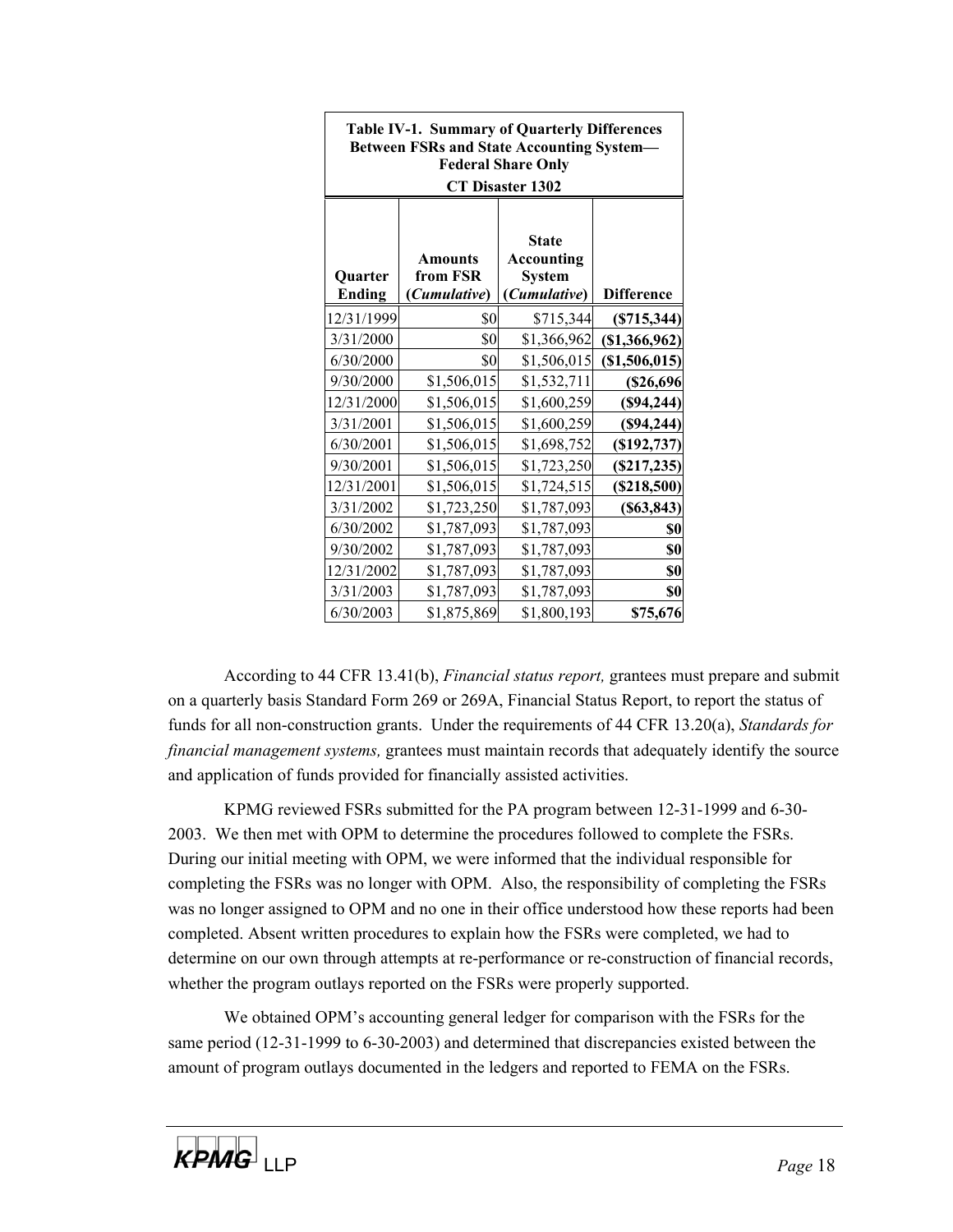We followed up on these discrepancies with the OPM accounting department officials and were informed that the amount of program outlays reported on the FSRs were overstated.

By OPM's overstating the program outlays on the quarterly financial reports, this important financial reporting tool loses value and credibility to FEMA as an internal control over the use of federal funds.

OPM does not have written procedures for completing the FSRs that (a) delegate preparation responsibility, (b) describe how to complete the form correctly, and (c) define the appropriate support documentation to include in the archive.

#### **Recommendation**

KPMG recommends that the Regional Director, FEMA Region I, require the state to develop policies and procedures for how to complete, document, and archive support behind the FSRs. Training on the proper process for FSR completion should also be provided.

**Management's Response and Auditor's Reaction**. The Region provided comments from the State that did not address this recommendation. Therefore, this recommendation remains unresolved. To resolve this recommendation, the Region must provide an action plan and target completion date for the State to develop the policies and procedures for how it will complete, document, and archive support behind the FSRs. Further, the Region must provide assurance that appropriate staff has received training on the proper process for FSR completion.

### **Finding 3 – Deficiencies in Accounting Procedures:** *OPM and DEP Did Not Support Expenditures Under the Administrative Allowances Awarded for Both the PA and HM Programs*

OPM and DEP are unable to support costs associated with the statutory administrative allowances awarded under the PA and HM programs. The amounts involved were \$28,860 obligated under FEMA Disaster No. 1302 for the Public Assistance, and \$7,505 obligated under FEMA Disaster No. 1302 for the Hazard Mitigation.

Criteria related to this condition can be found in 44 CFR:

- Grants generally (*Section 13.20(a), Standards for financial management systems*);
- Regulations particular to the PA program (*Section 206.228(a)(2)*, *Statutory administrative costs*); and
- Regulations particular to the HM program (*Section 206.439(b)(1), Statutory administrative costs*).

According to 44 CFR 13.20(a), *Standards for financial management systems,* grantees must maintain records that adequately identify the source and application of funds provided.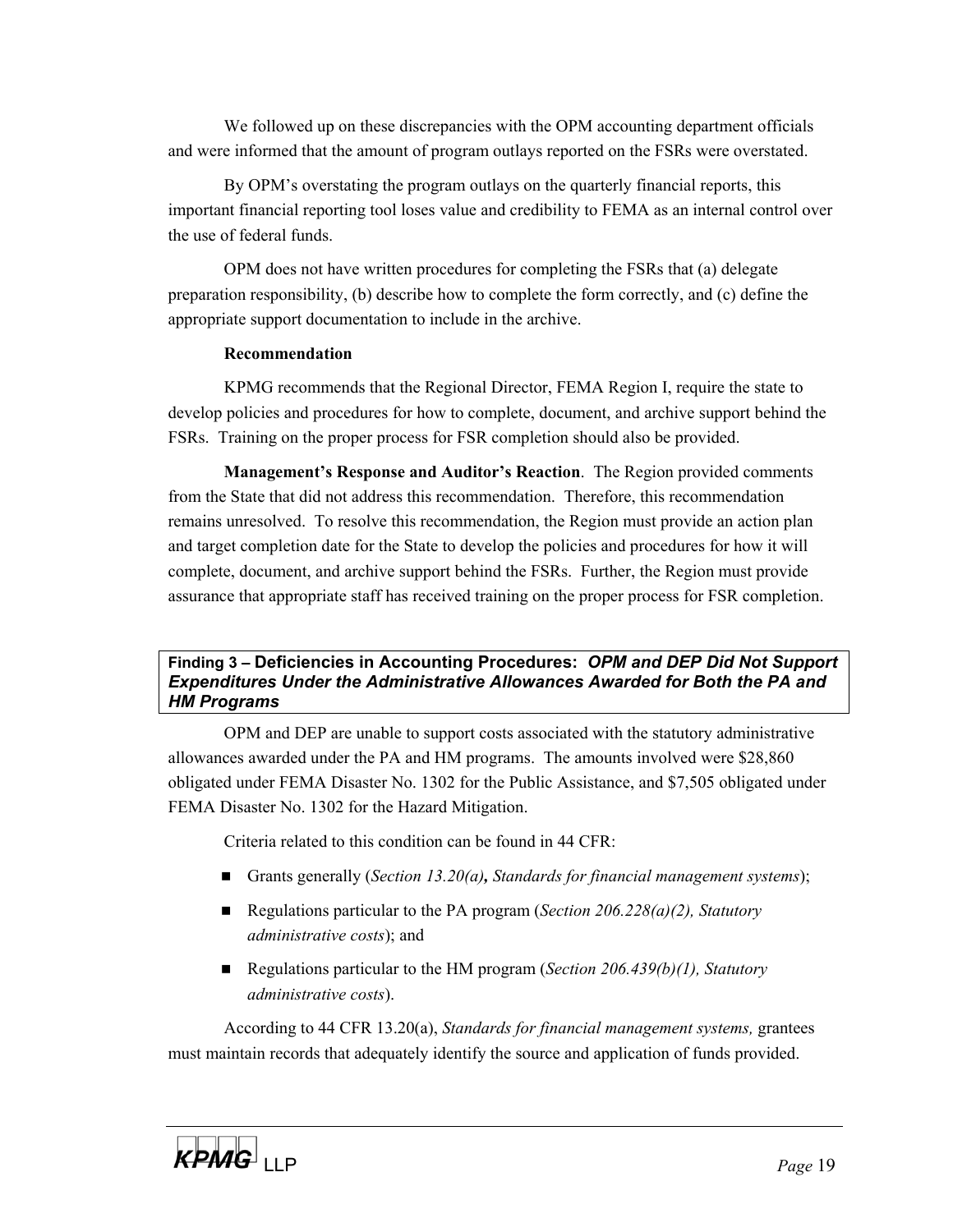The criteria related to the PA and HM programs identify the types of costs permissible under the administrative allowance grants—namely, the extraordinary costs incurred by the state for preparation of applications, quarterly reports, final audits, and related field inspections. In particular, allowable costs include overtime pay and per diem and travel expenses, but do not include regular time.

Failure to document expenditures of federal funds could lead to payment of costs that are ineligible or unallowable. The state could be made to pay back funds already received and disbursed.

Although FEMA has not historically requested to see support from grantees to justify their costs associated with the use of administrative allowance funds, the requirements are clear according to the above criteria. The state does not have procedures in place to separately account for costs associated with the administrative allowance.

#### **Recommendation**

KPMG recommends that the Regional Director, FEMA Region I, direct the state to establish procedures for tracking expenses charged to statutory administrative funds. We do not recommend deobligation of these funds because the amounts reimbursed appear to be reasonable for covering state-incurred costs associated with obtaining and administering the federal grants.<sup>3</sup>

**Management's Response and Auditor's Reaction**. The Region provided comments from the State that it has established procedures for tracking expenses associated with administrative allowances in the event of future disasters. The procedures the State identified in its written response address force account labor costs and attendant benefits only. However, the administrative allowance also covers out-of-pocket costs that include per diem and travel. Because the State has not identified remedial steps already taken or planned with regard to all cost elements of this recommendation, the recommendation remains unresolved. To resolve this recommendation, the Region must provide an action plan and target completion date for establishing procedures for OPM and DEP to track administrative allowances for out-of-pocket costs, including per diem and travel.

 $3$  The Disaster Mitigation Act of 2000 (DMA) repealed the administrative allowance authorized by the Stafford Act and required FEMA to establish management cost rates by regulation. Although FEMA published a proposed rule in 2002, FEMA has yet to publish a final rule. DMA authorizes continued use of the statutory administrative allowance previously authorized by the Stafford Act until the new management cost rates are implemented.



 $\overline{a}$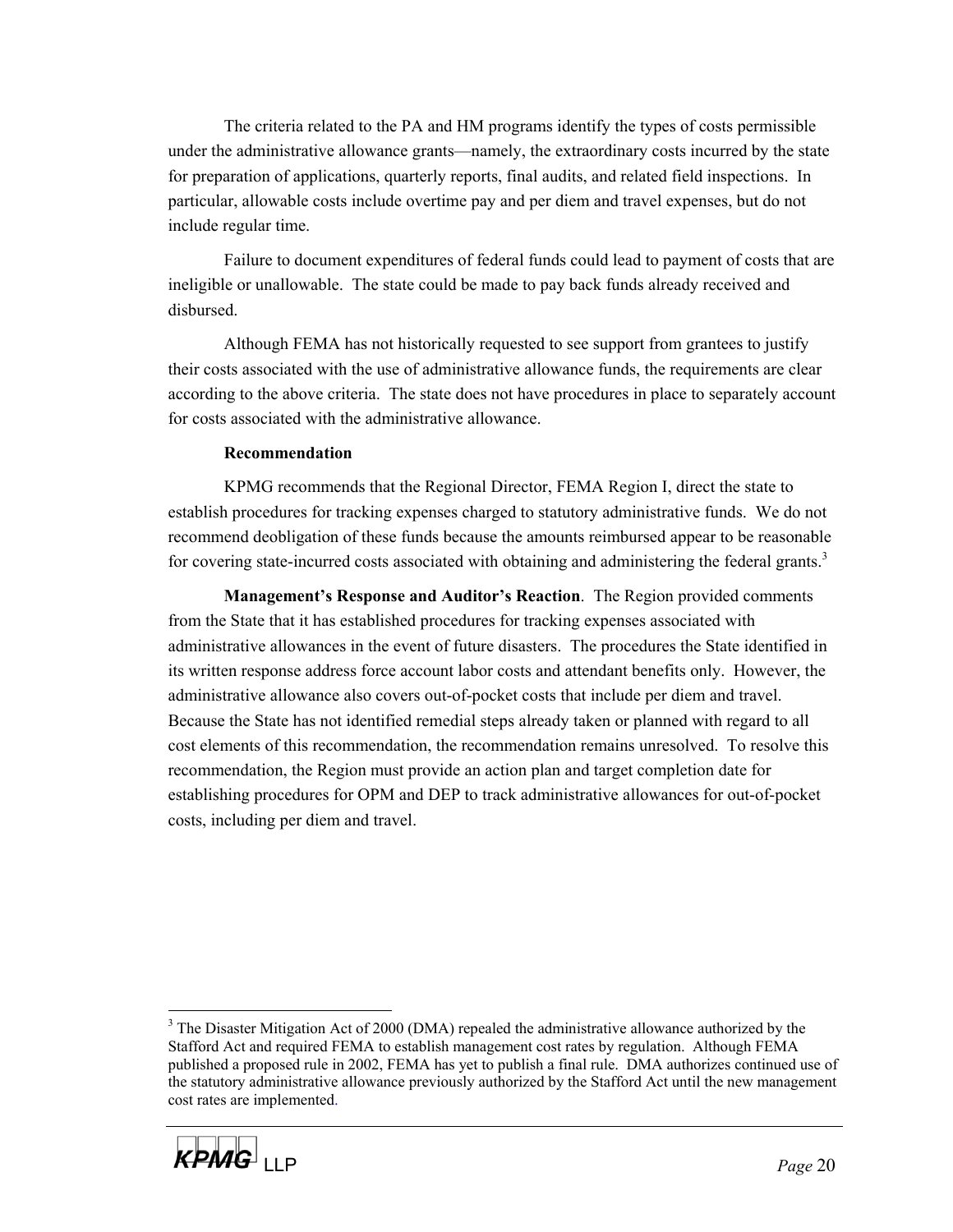**Finding 4 – Deficiencies in Accounting Procedures:** *DEP Did Not Adequately Support Labor Costs Claimed Under the HM Management Grant and Failed to Have Those Costs Properly Approved by the Regional Director*

The DEP failed to support labor costs claimed under the Management Grant filed for Disaster 1302. Specifically, there was no supporting documentation to justify the number of hours claimed or the type of work carried out. The DEP requested reimbursement of \$42,726 for the state management and administration of hazard mitigation projects under disaster1302. This amount was based on an estimate of 7.5 percent of department staff time spent over the course of the previous four years and continuing through November 2003. There was no support for this estimate of 7.5 percent and no clear methodology of how DEP came up with this as the percentage of effort involved with management of the Hazard Mitigation Grant. In addition, KPMG found no evidence that the state submitted a plan for staffing the disaster, or that these costs were approved in advance though the RD. Though the RD eventually approved costs claimed by the grantee, this approval was done after costs were incurred.

According to OMB Circular A-87, Attachment B, Section 11, 4 Compensation for personnel services, h (5), personnel activity reports or equivalent documentation must meet the following standards:

(a) They must reflect an after the fact distribution of the actual activity of each employee,

(b) They must account for the total activity for which each employee is compensated,

(c) They must be prepared at least monthly and must coincide with one or more pay periods, and

(d) They must be signed by the employee.

In addition, 44 CFR 206.439, *Allowable costs,* states that after the close of the Disaster Field Office (DFO), costs of state personnel (regular time salaries only) for continuing management of the hazard mitigation grants may be eligible when approved in advance by the Regional Director, and that the state must submit a plan for such staffing in advance of the requirement.

Failure to adequately support expenditures of federal funds could lead to payment of costs that are ineligible or unallowable. The state could be made to pay back funds already received and disbursed.

The cause for this finding appears to be DEP's failure to require staff to regularly track and allocate their time spent managing the HM program. Moreover, it does not have in place procedures for requesting and obtaining ahead of time the necessary approvals from FEMA.

 $4$  Personnel services are addressed under Section 11 of the 1995 version of A-87. They are addressed under Section 8 of the current (2004) version.



 $\overline{a}$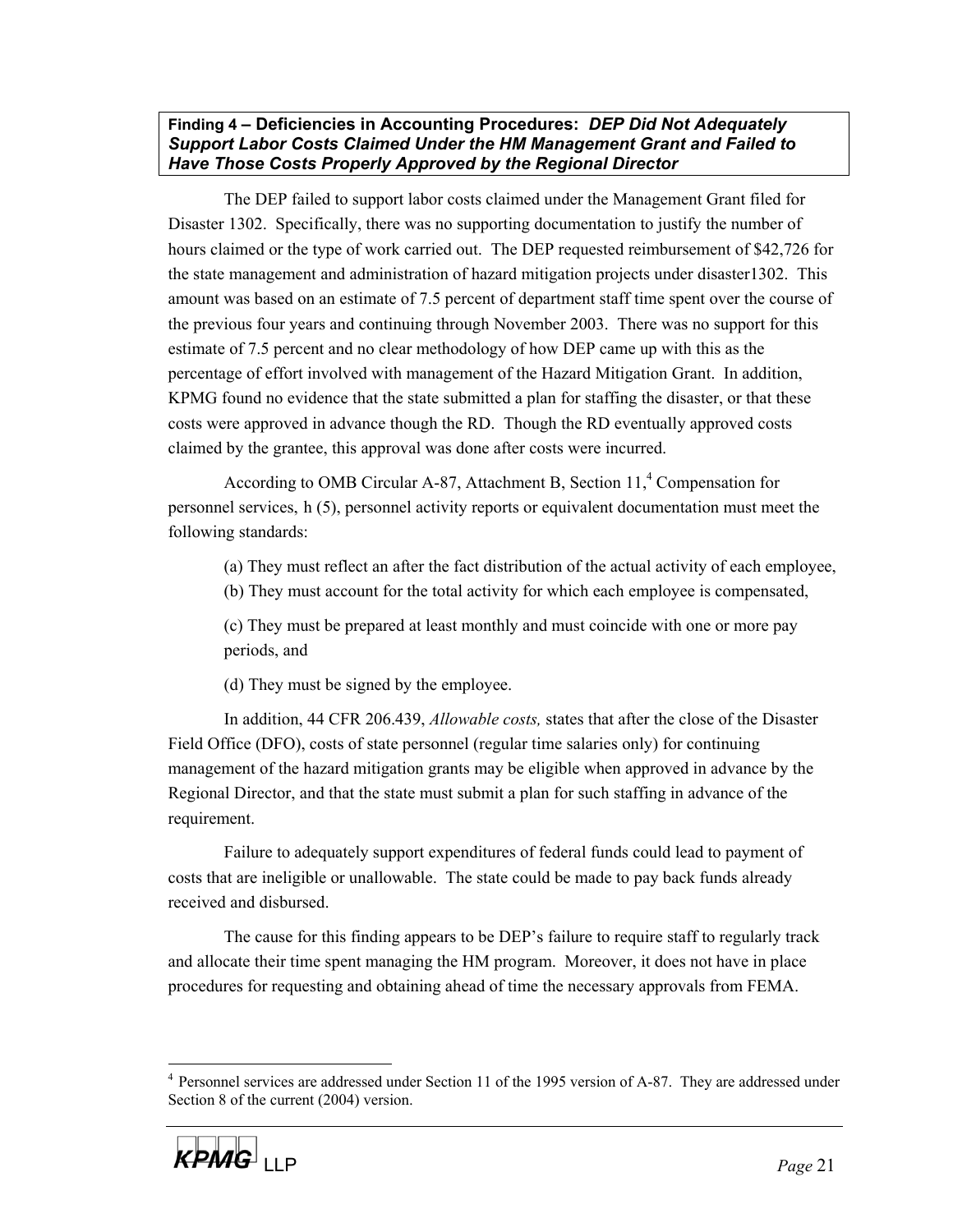#### **Recommendations**

KPMG recommends that the Regional Director, FEMA Region I, require the state to implement a timekeeping system to enable it to track employee time spent working on federally funded projects.

KPMG also recommends that Region I require and enforce prior approval of management grant costs incurred after closure of the DFO.

**Management's Response and Auditor's Reaction.** The Region provided comments from the State indicating that, in the future, it will use its existing automated timekeeping system to track expenses associated with any HMGP awards. The State describes the process, and notes it will work with the Region to establish procedures for requesting approval of management costs before incurring them. Moreover, the State says that it will document management costs once the final FSR is submitted. These actions are adequate to address the first part of the recommendation. However, the recommendation remains unresolved until the Region provides established procedures for requiring and enforcing prior approval of management grant costs incurred after closure of the DFO. The Region must also provide a target completion date for any planned actions not already implemented.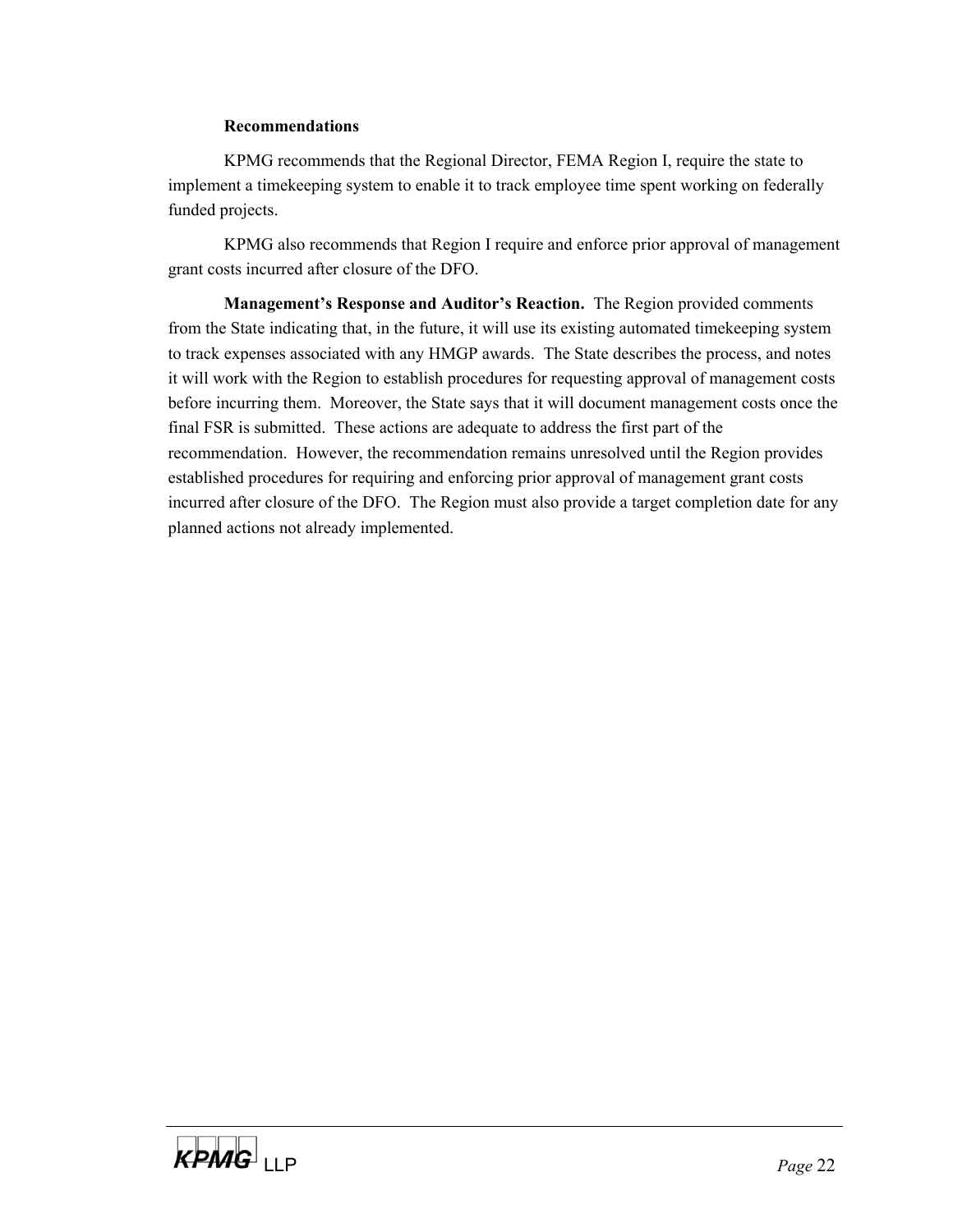# **V. Attachments**

THIS SECTION CONTAINS THE FOLLOWING ATTACHMENTS:

- A. Sources and Application of Funds
- B. Schedule of Questioned Costs
- C. List of Other Audit Reports and Internal Control Reviews
- D. Differences by Quarter Between FSRs and State Accounting System—Federal, State, and Local Shares
- E. Management's Response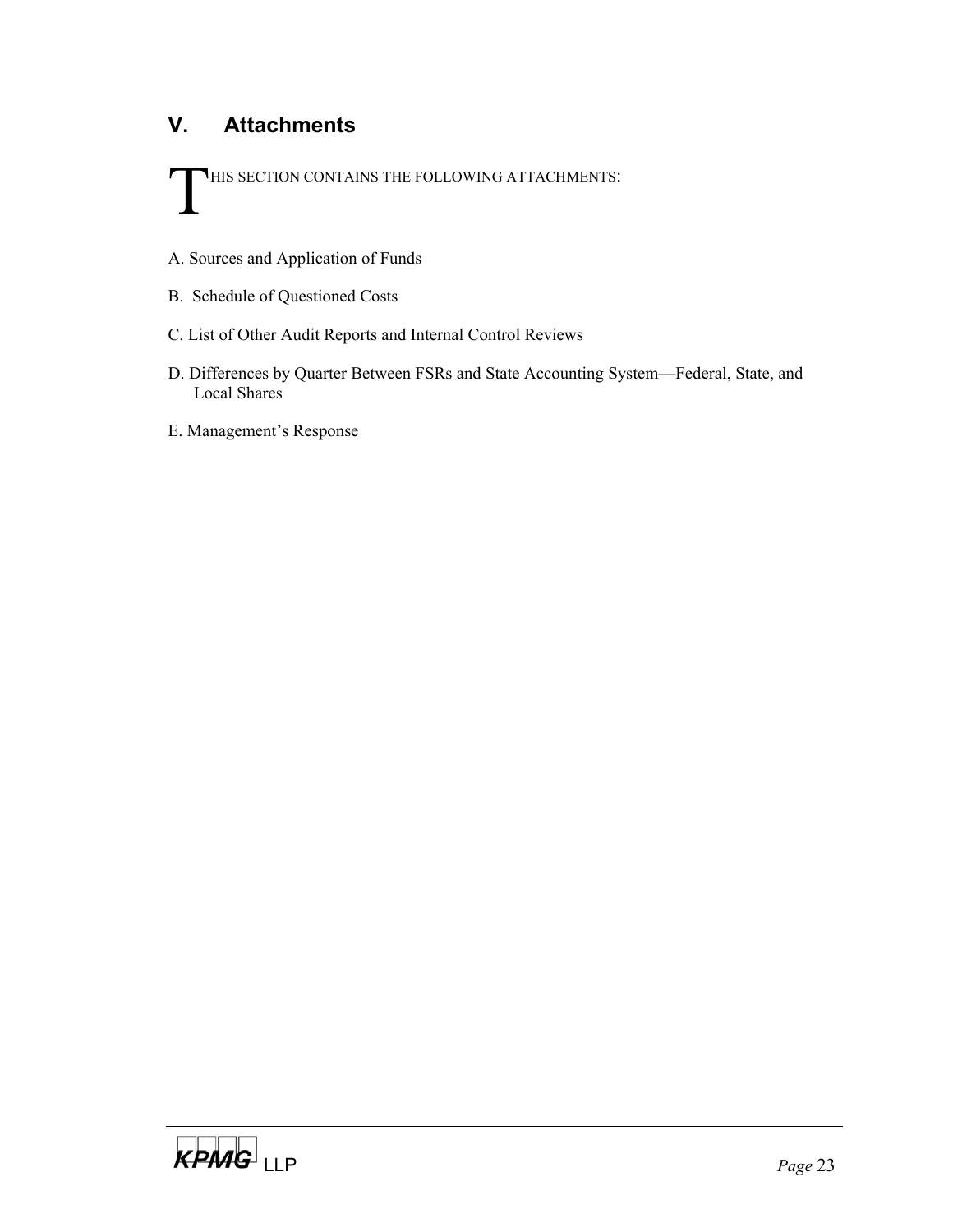**Schedule of Sources and Application of Funds For the Period Ending September 30, 2002\* (Unaudited)** 

*State of Connecticut Office of Policy and Management Disaster Number 1092 Blizzard of 1996 January 24, 1996* 

| Program:                                          | Individual<br>and Family<br>Grant<br>Program                                                                                 | <b>Public</b><br><b>Assistance</b><br>Program | <b>Hazard</b><br><b>Mitigation</b><br>Grant<br>Program | <b>Total</b> |  |  |  |  |
|---------------------------------------------------|------------------------------------------------------------------------------------------------------------------------------|-----------------------------------------------|--------------------------------------------------------|--------------|--|--|--|--|
| <b>CFDA</b> Number:                               | 83.543                                                                                                                       | 83.544                                        | 83.548                                                 |              |  |  |  |  |
|                                                   | (US\$)                                                                                                                       | (US\$)                                        | (US\$)                                                 | (US\$)       |  |  |  |  |
| <b>Awards</b>                                     |                                                                                                                              |                                               |                                                        |              |  |  |  |  |
| <b>Federal Share</b>                              |                                                                                                                              | 7,966,080                                     |                                                        | 7,966,080    |  |  |  |  |
| <b>Local Share</b>                                |                                                                                                                              | 2,655,360                                     |                                                        | 2,655,360    |  |  |  |  |
| <b>Subtotal</b>                                   |                                                                                                                              | 10,621,440                                    |                                                        | 10,621,440   |  |  |  |  |
| <b>Source of Funds</b>                            |                                                                                                                              |                                               |                                                        |              |  |  |  |  |
| <b>Federal Share</b>                              |                                                                                                                              | 7,966,080                                     |                                                        | 7,966,080    |  |  |  |  |
| Local Share                                       |                                                                                                                              | 2,655,360                                     |                                                        | 2,655,360    |  |  |  |  |
| <b>Subtotal</b>                                   |                                                                                                                              | 10,621,440                                    |                                                        | 10,621,440   |  |  |  |  |
| <b>Application of Funds</b>                       |                                                                                                                              |                                               |                                                        |              |  |  |  |  |
| <b>Federal Share</b>                              |                                                                                                                              | 7,884,080                                     |                                                        | 7,884,080    |  |  |  |  |
| <b>Local Share</b>                                |                                                                                                                              | 2,628,027                                     |                                                        | 2,628,027    |  |  |  |  |
| <b>Subtotal</b>                                   |                                                                                                                              | 10,512,107                                    |                                                        | 10,512,107   |  |  |  |  |
| <b>Balance of Federal</b><br><b>Funds on Hand</b> |                                                                                                                              | \$82,000                                      |                                                        | \$82,000     |  |  |  |  |
|                                                   | *This schedule presents the sources and application of funds from declaration of the<br>disaster through September 30, 2002. |                                               |                                                        |              |  |  |  |  |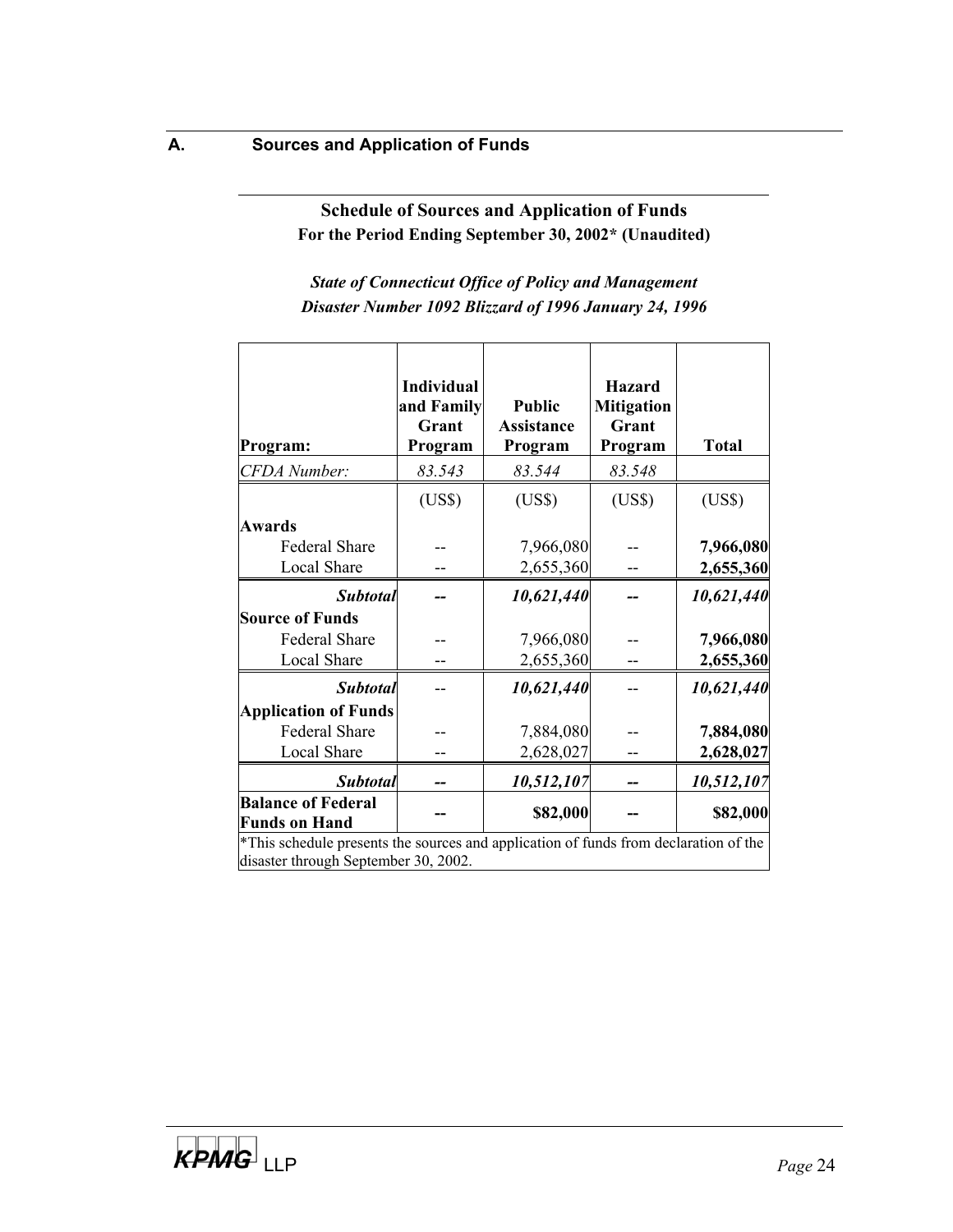# **Schedule of Sources and Application of Funds For the Period Ending September 30, 2002\* (Unaudited)**

# *State of Connecticut Office of Policy and Management Disaster Number 1302 Tropical Strom Floyd, September 16, 1999*

|                                                                                                                              |                                     | <b>Individual</b><br>and Family<br>Grant | <b>Public</b><br><b>Assistance</b> | <b>Hazard</b><br><b>Mitigation</b><br>Grant |                      |
|------------------------------------------------------------------------------------------------------------------------------|-------------------------------------|------------------------------------------|------------------------------------|---------------------------------------------|----------------------|
| Program:                                                                                                                     |                                     | Program                                  | Program                            | Program                                     | <b>Total</b>         |
| <b>CFDA</b> Number:                                                                                                          |                                     | 83.543                                   | 83.544                             | 83.548                                      |                      |
|                                                                                                                              |                                     | (US\$)                                   | (US\$)                             | (US\$)                                      | (US\$)               |
| <b>Awards</b>                                                                                                                |                                     |                                          |                                    |                                             |                      |
|                                                                                                                              | <b>Federal Share</b>                | 101,255                                  | 1,875,869                          | 287,521                                     | 2,264,645            |
|                                                                                                                              | <b>State Share</b>                  | 33,751                                   | 625,290                            | 95,840                                      | 754,882              |
|                                                                                                                              | <b>Subtotal</b>                     | 135,006                                  | 2,501,159                          | 383,361                                     | 3,019,527            |
| <b>Source of Funds</b>                                                                                                       | <b>Federal Share</b><br>Local Share | 101,255<br>33,752                        | 1,875,869<br>625,290               | $\boldsymbol{0}$<br>$\theta$                | 1,977,124<br>659,041 |
|                                                                                                                              | <b>Subtotal</b>                     | 135,007                                  | 2,501,159                          | 0                                           | 2,636,165            |
| <b>Application of Funds</b>                                                                                                  |                                     |                                          |                                    |                                             |                      |
|                                                                                                                              | <b>Federal Share</b>                | 101,255                                  | 1,885,599                          | 57,383                                      | 2,044,236            |
|                                                                                                                              | <b>Local Share</b>                  | 32,145                                   | 566,320                            | 0                                           | 598,464              |
|                                                                                                                              | <b>Subtotal</b>                     | 133,400                                  | 2,451,919                          | 57,383                                      | 2,642,700            |
| <b>Balance of Federal Funds</b><br>on Hand                                                                                   |                                     | (S <sub>0</sub> )                        | (S <sub>0</sub> )                  | (S0)                                        | (S0)                 |
| *This schedule presents the sources and application of funds from declaration of the<br>disaster through September 30, 2002. |                                     |                                          |                                    |                                             |                      |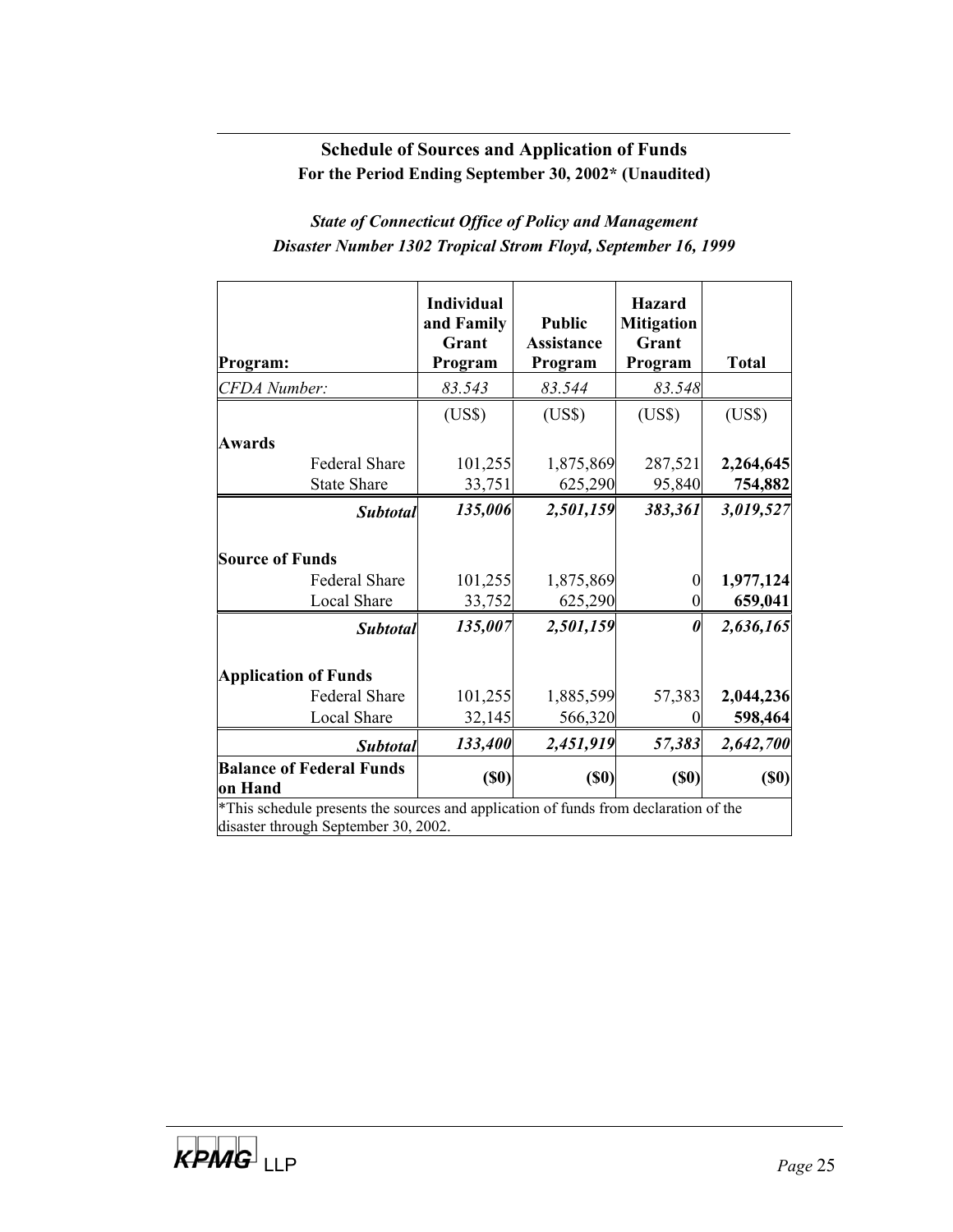# **B. Schedule of Questioned Costs**

| Finding                        | Questioned<br>Cost |
|--------------------------------|--------------------|
| None                           | DΙ                 |
| <b>TOTAL QUESTIONED COSTS:</b> | \$0                |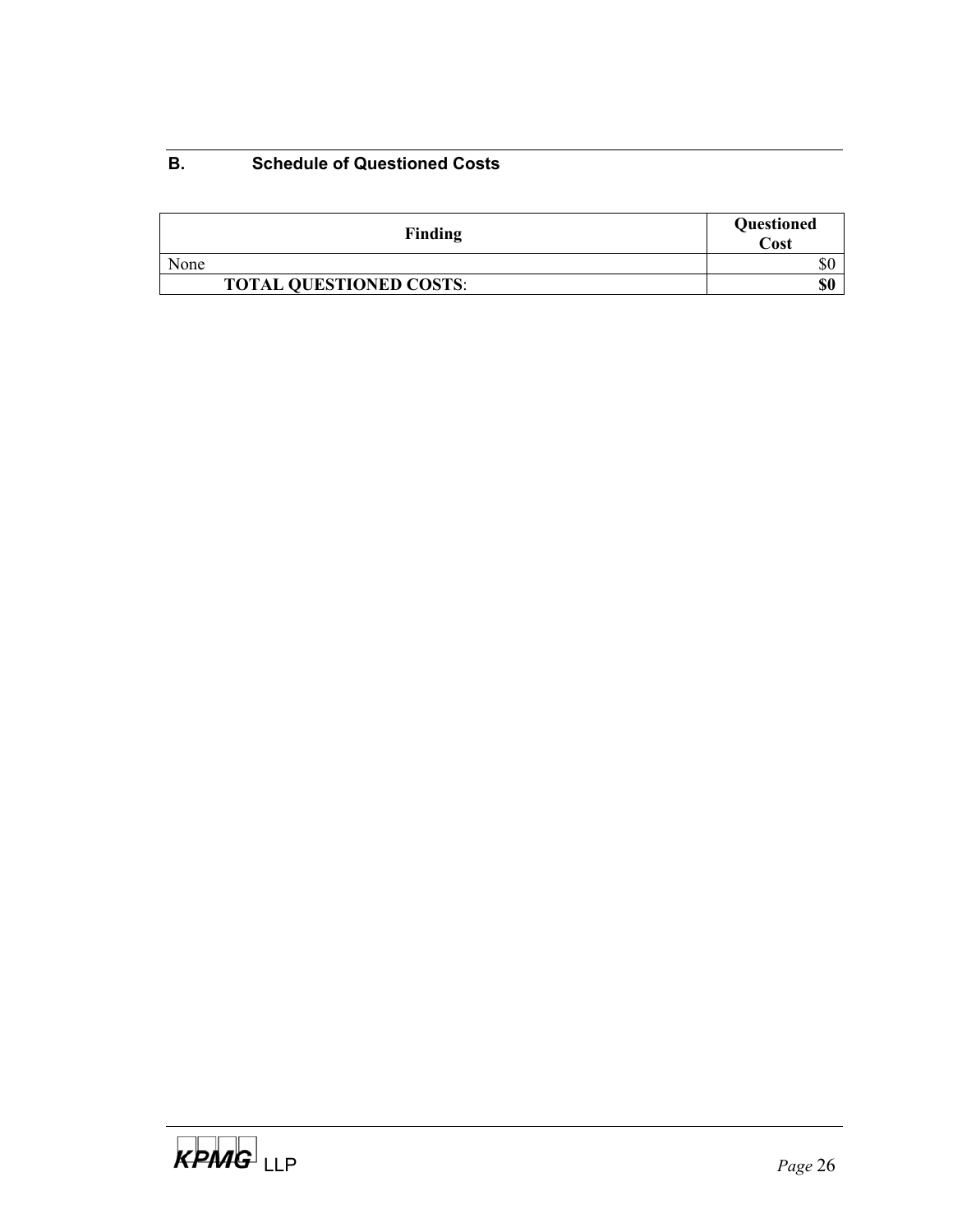| ⌒<br>v. | List of Other Audit Reports and Internal Control Reviews |
|---------|----------------------------------------------------------|
|         |                                                          |

| Date of<br><b>Report</b> | Date of<br><b>Review</b>   | <b>Issued By</b>                  | <b>Title of Report</b>                                                                                                                                                 | Finding:                                                                       | <b>Resolved?</b>                                                                                                                        | <b>Comments</b>                                                                                   |
|--------------------------|----------------------------|-----------------------------------|------------------------------------------------------------------------------------------------------------------------------------------------------------------------|--------------------------------------------------------------------------------|-----------------------------------------------------------------------------------------------------------------------------------------|---------------------------------------------------------------------------------------------------|
| 12/31/1998               | 7/1/1997 to<br>6/30/1998   | Auditors of<br>Public<br>Accounts | Single Audit of the<br>State of Connecticut for<br>Year Ended June 30,<br>1998                                                                                         | None related to or<br>having an effect on<br>FEMA programs.                    | Not Applicable                                                                                                                          | Reviewed copy provided by<br>client                                                               |
| 12/31/1999               | 7/1/1998 to<br>6/30/1999   | Auditors of<br>Public<br>Accounts | Single Audit of the<br>State of Connecticut for<br>Year Ended June 30,<br>1999                                                                                         | None related to or<br>having an effect on<br>FEMA programs.                    | Not Applicable                                                                                                                          | Reviewed on site at the<br>Auditor of public accounts<br>office. No copy was<br>available online. |
| 12/31/2000               | $7/1/99$ to<br>6/30/2000   | Auditors of<br>Public<br>Accounts | Single Audit of the<br>State of Connecticut for<br>Year Ended June 30,<br>2000                                                                                         | None related to or<br>having an effect on<br>FEMA programs.                    | Not Applicable                                                                                                                          | Reviewed on site at the<br>Auditor of public accounts<br>office. No copy was<br>available online. |
| 12/31/2001               | $7/1/2000$ to<br>6/30/2001 | Auditors of<br>Public<br>Accounts | Single Audit of the<br>State of Connecticut for<br>Year Ended June 30,<br>2001                                                                                         | None related to or<br>having an effect on<br>FEMA programs.                    | Not Applicable                                                                                                                          | Reviewed copy provided by<br>client                                                               |
| 2/28/2003                | 7/1/2001 to<br>6/30/2002   | Auditors of<br>Public<br>Accounts | Single Audit of the<br>State of Connecticut for<br>Year Ended June 30,<br>2002                                                                                         | None related to or<br>having an effect on<br>FEMA programs.                    | Not Applicable                                                                                                                          | Review online copy of<br>report.                                                                  |
| 3/24/2004                | $7/1/2002$ to<br>6/30/2003 | Auditors of<br>Public<br>Accounts | Single Audit of the<br>State of Connecticut for<br>Year Ended June 30,<br>2003                                                                                         | None related to or<br>having an effect on<br>FEMA programs.                    | Not Applicable                                                                                                                          | Review online copy of<br>report.                                                                  |
| 4/13/2004                | $7/1/99$ to<br>6/30/2001   | Auditors of<br>Public<br>Accounts | <b>Auditors' Report</b><br>Department of<br>Environmental<br>Protection for the<br>Fiscal Years ended<br>June 30, 2000 and 2001                                        | None related to or<br>having an effect on<br>FEMA programs.                    | Not Applicable                                                                                                                          | Reviewed online copy of<br>report.                                                                |
| 9/27/1999                | 7/1/1994 to<br>6/30/1997   | Auditors of<br>Public<br>Accounts | Auditors' Report Office<br>of Policy and<br>Management Finance<br><b>Advisory Committee</b><br>for the Fiscal Years<br>ended June 30,<br>1995,1996 and 1997            | None related to or<br>having an effect on<br>FEMA programs.                    | Not Applicable                                                                                                                          | Reviewed copy provided by<br>client                                                               |
| 8/1/2001                 | 7/1/1997 to<br>6/30/1999   | Auditors of<br>Public<br>Accounts | Auditors' Report Office<br>of Policy and<br>Management Finance<br><b>Advisory Committee</b><br>for the Fiscal Years<br>ended June 30,1998and<br>1999                   | None related to or<br>having an effect on<br>FEMA programs.                    | Not Applicable                                                                                                                          | Reviewed copy provided by<br>client                                                               |
| 9/5/2002                 | 7/1/1999 to<br>6/30/2001   | Public<br>Accounts                | Auditors' Report Office<br>of Policy and<br>Auditors of Management Finance<br><b>Advisory Committee</b><br>for the Fiscal Years<br>ended June 30,2000and 1999.<br>2001 | OPM has not<br>conducted a physical<br>of their inventory<br>since December of | OPM was in the process of<br>conducting an inventory<br>during our initial visit so it<br>would appear the issue is<br>being addressed. | Reviewed copy provided by<br>client                                                               |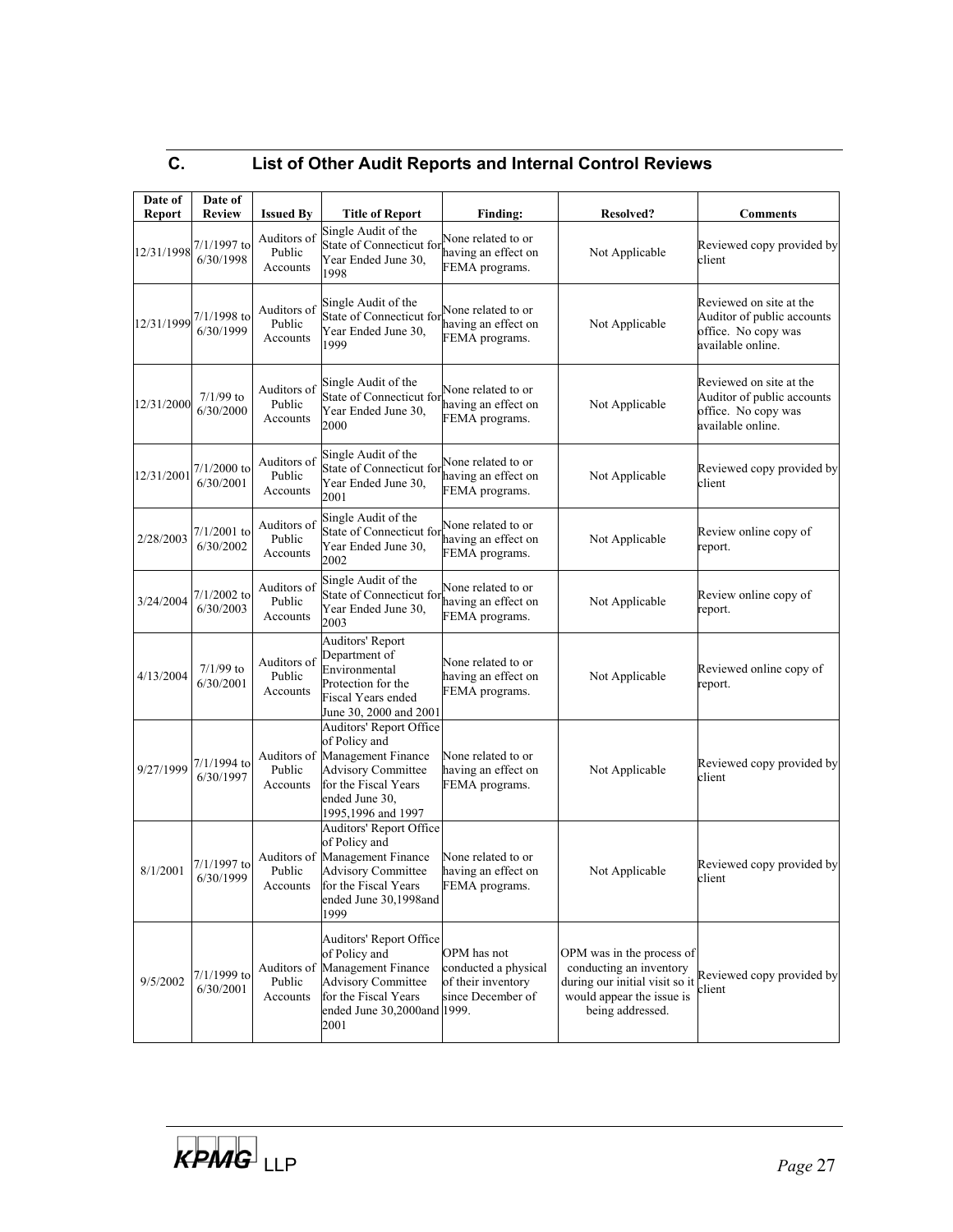**D. Differences by Quarter Between FSRs and State Accounting System— Federal, State, and Local Shares** 

| Differences by Quarter Between FSRs and State Accounting System- |                                                   |                                                                    |                   |  |  |  |  |
|------------------------------------------------------------------|---------------------------------------------------|--------------------------------------------------------------------|-------------------|--|--|--|--|
| <b>Federal, State, and Local Shares</b>                          |                                                   |                                                                    |                   |  |  |  |  |
| <b>CT Disaster 1302</b>                                          |                                                   |                                                                    |                   |  |  |  |  |
| <b>Quarter Ending</b>                                            | <b>Amounts from</b><br><b>FSR</b><br>(Cumulative) | <b>State</b><br><b>Accounting</b><br><b>System</b><br>(Cumulative) | <b>Difference</b> |  |  |  |  |
| 12/31/1999                                                       |                                                   |                                                                    |                   |  |  |  |  |
| Net Outlays (State Share + Federal Share)                        |                                                   | 953,792                                                            | (953, 792)        |  |  |  |  |
| State/Local Share                                                |                                                   | 238,448                                                            | (238, 448)        |  |  |  |  |
| <b>Federal Share</b>                                             |                                                   | 715,344                                                            | (715, 344)        |  |  |  |  |
| <b>Total of Federal and State Share</b>                          |                                                   | 953,792                                                            | (953, 792)        |  |  |  |  |
| <b>Total Federal Funds Authorized</b>                            | 1,589,857                                         |                                                                    |                   |  |  |  |  |
| <b>Available Federal Funds</b>                                   | 1,589,857                                         |                                                                    |                   |  |  |  |  |
| 3/31/2000                                                        |                                                   |                                                                    |                   |  |  |  |  |
| Net Outlays (State Share + Federal Share)                        |                                                   | 1,822,616                                                          | (1,822,616)       |  |  |  |  |
| State/Local Share                                                |                                                   | 455,654                                                            | (455, 654)        |  |  |  |  |
| <b>Federal Share</b>                                             |                                                   | 1,366,962                                                          | (1,366,962)       |  |  |  |  |
| <b>Total of Federal and State Share</b>                          |                                                   | 1,822,616                                                          | (1,822,616)       |  |  |  |  |
| <b>Total Federal Funds Authorized</b>                            | 1,589,857                                         |                                                                    |                   |  |  |  |  |
| <b>Available Federal Funds</b>                                   | 1,589,857                                         |                                                                    |                   |  |  |  |  |
| 6/30/2000                                                        |                                                   |                                                                    |                   |  |  |  |  |
| Net Outlays (State Share + Federal Share)                        |                                                   | 2,008,020                                                          | (2,008,020)       |  |  |  |  |
| State/Local Share                                                |                                                   | 502,005                                                            | (502,005)         |  |  |  |  |
| <b>Federal Share</b>                                             |                                                   | 1,506,015                                                          | (1,506,015)       |  |  |  |  |
| <b>Total of Federal and State Share</b>                          |                                                   | 2,008,020                                                          | (2,008,020)       |  |  |  |  |
| <b>Total Federal Funds Authorized</b>                            | 1,589,857                                         |                                                                    |                   |  |  |  |  |
| <b>Available Federal Funds</b>                                   | 1,589,857                                         |                                                                    |                   |  |  |  |  |
| 9/30/2000                                                        |                                                   |                                                                    |                   |  |  |  |  |
| Net Outlays (State Share + Federal Share)                        | 1,678,374                                         | 2,043,614                                                          | (365, 240)        |  |  |  |  |
| State/Local Share                                                | 172,359                                           | 510,904                                                            | (338, 545)        |  |  |  |  |
| <b>Federal Share</b>                                             | 1,506,015                                         | 1,532,711                                                          | (26, 695)         |  |  |  |  |
| <b>Total of Federal and State Share</b>                          | 1,678,374                                         | 2,043,614                                                          | (365, 240)        |  |  |  |  |
| <b>Total Federal Funds Authorized</b>                            | 1,589,857                                         |                                                                    |                   |  |  |  |  |
| <b>Available Federal Funds</b>                                   | 83,842                                            |                                                                    |                   |  |  |  |  |
| <i><b>12/31/2000</b></i>                                         |                                                   |                                                                    |                   |  |  |  |  |
| Net Outlays (State Share + Federal Share)                        | 1,678,374                                         | 2,133,678                                                          | (455,305)         |  |  |  |  |
| State/Local Share                                                | 172,359                                           | 533,420                                                            | (361,061)         |  |  |  |  |
| Federal Share                                                    | 1,506,015                                         | 1,600,259                                                          | (94, 244)         |  |  |  |  |

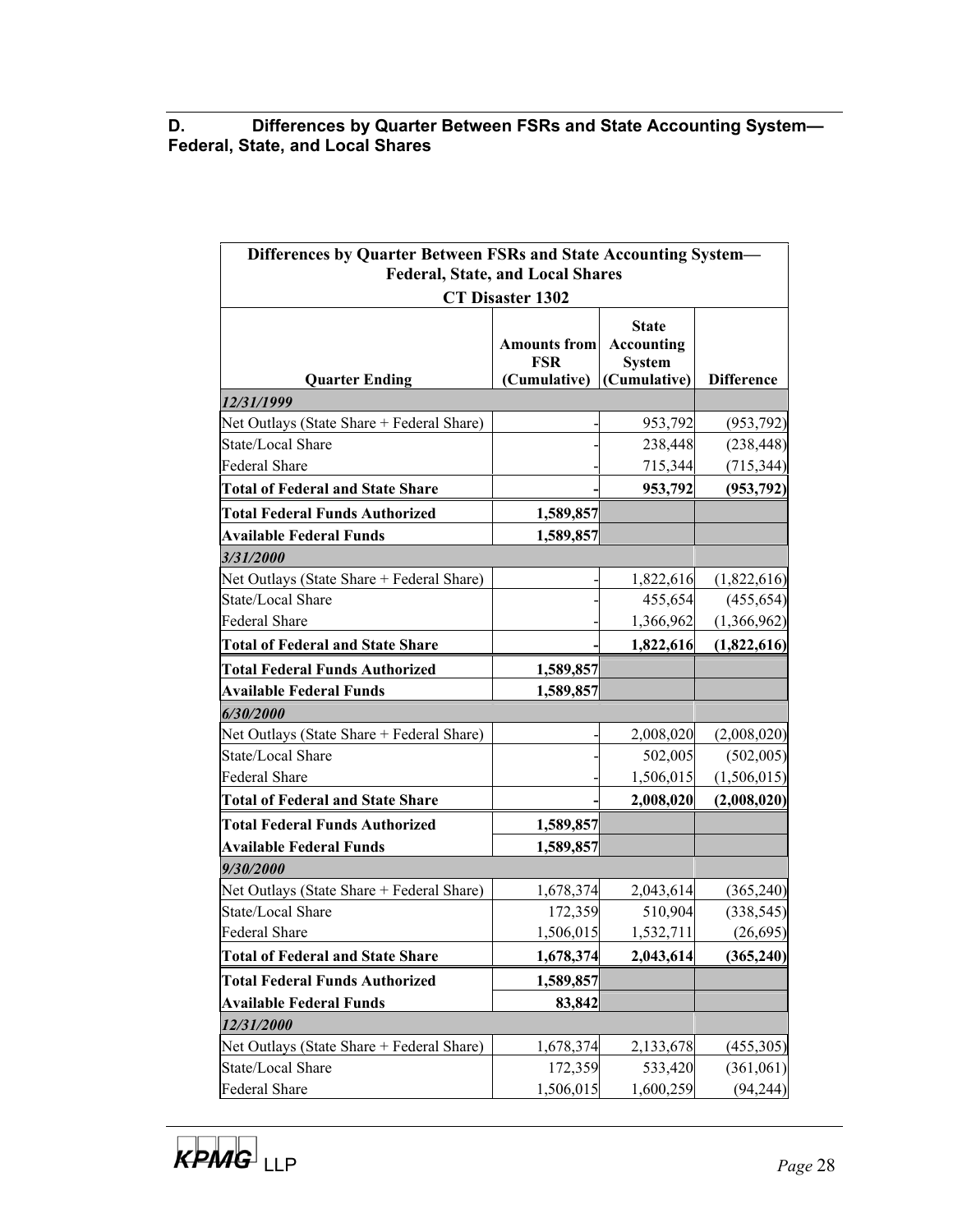| Differences by Quarter Between FSRs and State Accounting System-<br><b>Federal, State, and Local Shares</b><br><b>CT Disaster 1302</b> |           |           |            |  |  |
|----------------------------------------------------------------------------------------------------------------------------------------|-----------|-----------|------------|--|--|
|                                                                                                                                        |           |           |            |  |  |
| <b>Total of Federal and State Share</b>                                                                                                | 1,678,374 | 2,133,678 | (455,305)  |  |  |
| <b>Total Federal Funds Authorized</b>                                                                                                  | 1,589,857 |           |            |  |  |
| <b>Available Federal Funds</b>                                                                                                         | 83,842    |           |            |  |  |
| 3/31/2001                                                                                                                              |           |           |            |  |  |
| Net Outlays (State Share + Federal Share)                                                                                              | 1,678,374 | 2,133,678 | (455,305)  |  |  |
| State/Local Share                                                                                                                      | 172,359   | 533,420   | (361,061)  |  |  |
| <b>Federal Share</b>                                                                                                                   | 1,506,015 | 1,600,259 | (94, 244)  |  |  |
| <b>Total of Federal and State Share</b>                                                                                                | 1,678,374 | 2,133,678 | (455,305)  |  |  |
| <b>Total Federal Funds Authorized</b>                                                                                                  | 1,589,857 |           |            |  |  |
| <b>Available Federal Funds</b>                                                                                                         | 83,842    |           |            |  |  |
| 6/30/2001                                                                                                                              |           |           |            |  |  |
| Net Outlays (State Share + Federal Share)                                                                                              | 1,678,374 | 2,265,003 | (586, 629) |  |  |
| State/Local Share                                                                                                                      | 172,359   | 566,251   | (393, 892) |  |  |
| <b>Federal Share</b>                                                                                                                   | 1,506,015 | 1,698,752 | (192, 737) |  |  |
| <b>Total of Federal and State Share</b>                                                                                                | 1,678,374 | 2,265,003 | (586, 629) |  |  |
| <b>Total Federal Funds Authorized</b>                                                                                                  | 1,589,857 |           |            |  |  |
| <b>Available Federal Funds</b>                                                                                                         | 83,842    |           |            |  |  |
| 9/30/2001                                                                                                                              |           |           |            |  |  |
| Net Outlays (State Share + Federal Share)                                                                                              | 1,678,374 | 2,297,666 | (619, 293) |  |  |
| State/Local Share                                                                                                                      | 172,359   | 574,417   | (402, 058) |  |  |
| <b>Federal Share</b>                                                                                                                   | 1,506,015 | 1,723,250 | (217, 235) |  |  |
| <b>Total of Federal and State Share</b>                                                                                                | 1,678,374 | 2,297,666 | (619,293)  |  |  |
| <b>Total Federal Funds Authorized</b>                                                                                                  | 1,589,857 |           |            |  |  |
| <b>Available Federal Funds</b>                                                                                                         | 83,842    |           |            |  |  |
| 12/31/2001                                                                                                                             |           |           |            |  |  |
| Net Outlays (State Share + Federal Share)                                                                                              | 1,678,374 | 2,299,353 | (620, 979) |  |  |
| State/Local Share                                                                                                                      | 172,359   | 574,838   | (402, 480) |  |  |
| Federal Share                                                                                                                          | 1,506,015 | 1,724,515 | (218, 499) |  |  |
| <b>Total of Federal and State Share</b>                                                                                                | 1,678,374 | 2,299,353 | (620, 979) |  |  |
| <b>Total Federal Funds Authorized</b>                                                                                                  | 1,589,857 |           |            |  |  |
| <b>Available Federal Funds</b>                                                                                                         | 83,842    |           |            |  |  |
| 3/31/2002                                                                                                                              |           |           |            |  |  |
| Net Outlays (State Share + Federal Share)                                                                                              | 2,297,666 | 2,382,790 | (85, 124)  |  |  |
| State/Local Share                                                                                                                      | 574,417   | 595,698   | (21, 281)  |  |  |
| <b>Federal Share</b>                                                                                                                   | 1,723,250 | 1,787,093 | (63, 843)  |  |  |
| <b>Total of Federal and State Share</b>                                                                                                | 2,297,666 | 2,382,790 | (85, 124)  |  |  |
| <b>Total Federal Funds Authorized</b>                                                                                                  | 1,814,890 |           |            |  |  |
| <b>Available Federal Funds</b>                                                                                                         | 91,640    |           |            |  |  |
| 6/30/2002                                                                                                                              |           |           |            |  |  |
| Net Outlays (State Share + Federal Share)                                                                                              | 2,382,790 | 2,382,790 |            |  |  |
| State/Local Share                                                                                                                      | 595,698   | 595,698   |            |  |  |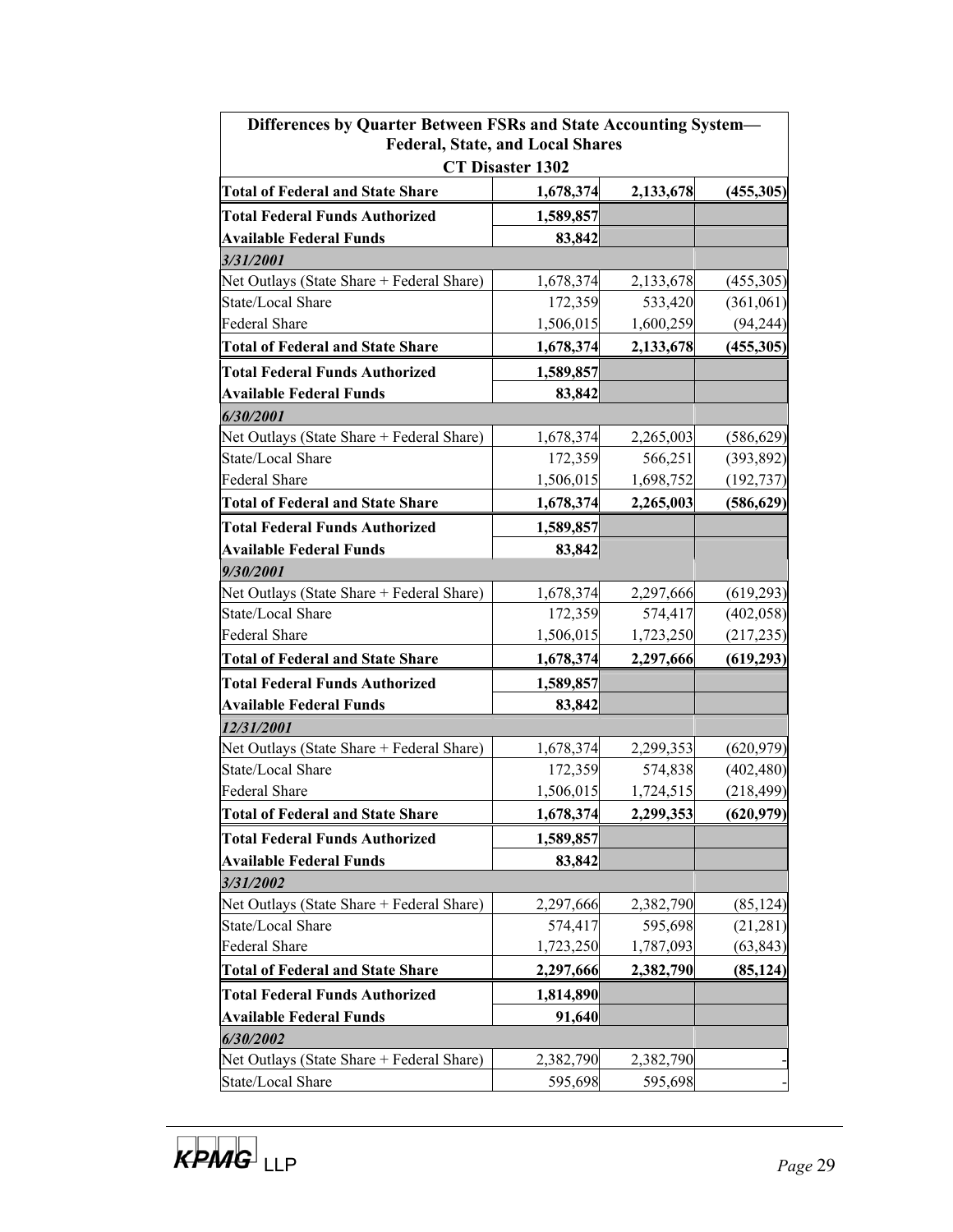| Differences by Quarter Between FSRs and State Accounting System-<br><b>Federal, State, and Local Shares</b> |           |           |         |  |  |
|-------------------------------------------------------------------------------------------------------------|-----------|-----------|---------|--|--|
| <b>CT Disaster 1302</b>                                                                                     |           |           |         |  |  |
| Federal Share                                                                                               | 1,787,093 | 1,787,093 |         |  |  |
| <b>Total of Federal and State Share</b>                                                                     | 2,382,790 | 2,382,790 |         |  |  |
| <b>Total Federal Funds Authorized</b>                                                                       | 1,814,890 |           |         |  |  |
| <b>Available Federal Funds</b>                                                                              | 27,797    |           |         |  |  |
| <i>9/30/2002</i>                                                                                            |           |           |         |  |  |
| Net Outlays (State Share + Federal Share)                                                                   | 2,404,071 | 2,382,790 | 21,281  |  |  |
| State/Local Share                                                                                           | 616,979   | 595,698   | 21,281  |  |  |
| <b>Federal Share</b>                                                                                        | 1,787,093 | 1,787,093 |         |  |  |
| <b>Total of Federal and State Share</b>                                                                     | 2,404,071 | 2,382,790 | 21,281  |  |  |
| <b>Total Federal Funds Authorized</b>                                                                       | 1,814,890 |           |         |  |  |
| <b>Available Federal Funds</b>                                                                              | 27,797    |           |         |  |  |
| 12/31/2002                                                                                                  |           |           |         |  |  |
| Net Outlays (State Share + Federal Share)                                                                   | 2,404,071 | 2,382,790 | 21,281  |  |  |
| State/Local Share                                                                                           | 616,979   | 595,698   | 21,281  |  |  |
| Federal Share                                                                                               | 1,787,093 | 1,787,093 |         |  |  |
| <b>Total of Federal and State Share</b>                                                                     | 2,404,071 | 2,382,790 | 21,281  |  |  |
| <b>Total Federal Funds Authorized</b>                                                                       | 1,814,890 |           |         |  |  |
| <b>Available Federal Funds</b>                                                                              | 27,797    |           |         |  |  |
| 3/31/2003                                                                                                   |           |           |         |  |  |
| Net Outlays (State Share + Federal Share)                                                                   | 2,404,071 | 2,382,790 | 21,281  |  |  |
| State/Local Share                                                                                           | 616,979   | 595,698   | 21,281  |  |  |
| <b>Federal Share</b>                                                                                        | 1,787,093 | 1,787,093 |         |  |  |
| <b>Total of Federal and State Share</b>                                                                     | 2,404,071 | 2,382,790 | 21,281  |  |  |
| <b>Total Federal Funds Authorized</b>                                                                       | 1,814,890 |           |         |  |  |
| <b>Available Federal Funds</b>                                                                              | 27,797    |           |         |  |  |
| 6/30/2003                                                                                                   |           |           |         |  |  |
| Net Outlays (State Share + Federal Share)                                                                   | 2,501,158 | 2,400,258 | 100,900 |  |  |
| State/Local Share                                                                                           | 625,290   | 600,064   | 25,225  |  |  |
| Federal Share                                                                                               | 1,875,869 | 1,800,193 | 75,675  |  |  |
| <b>Total of Federal and State Share</b>                                                                     | 2,501,158 | 2,400,258 | 100,900 |  |  |
| <b>Total Federal Funds Authorized</b>                                                                       | 1,875,869 |           |         |  |  |
| <b>Available Federal Funds</b>                                                                              |           |           |         |  |  |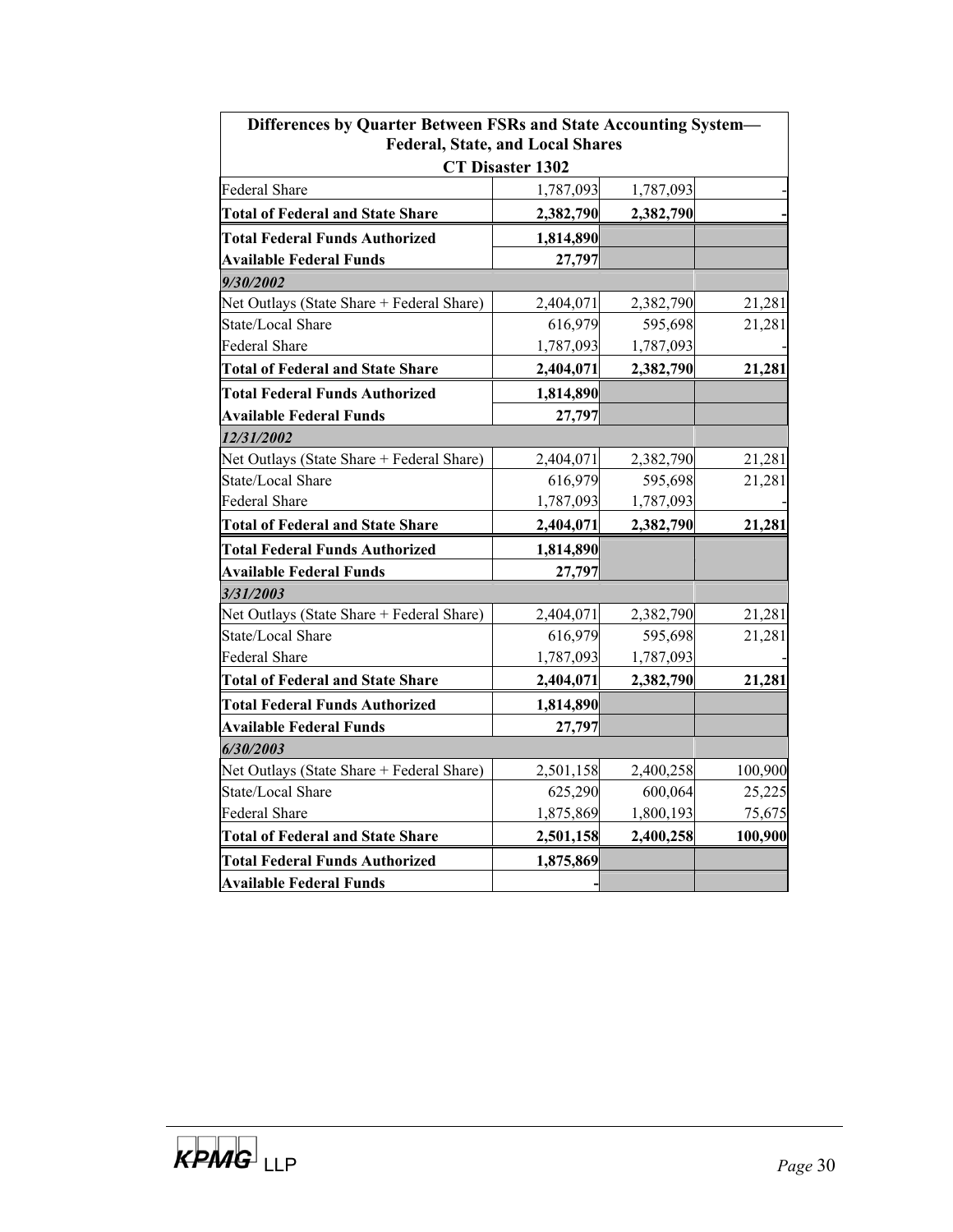# **E. Management Response**

This attachment contains written management responses to KPMG's report. Responses are presented from FEMA Region I and from the State of Connecticut.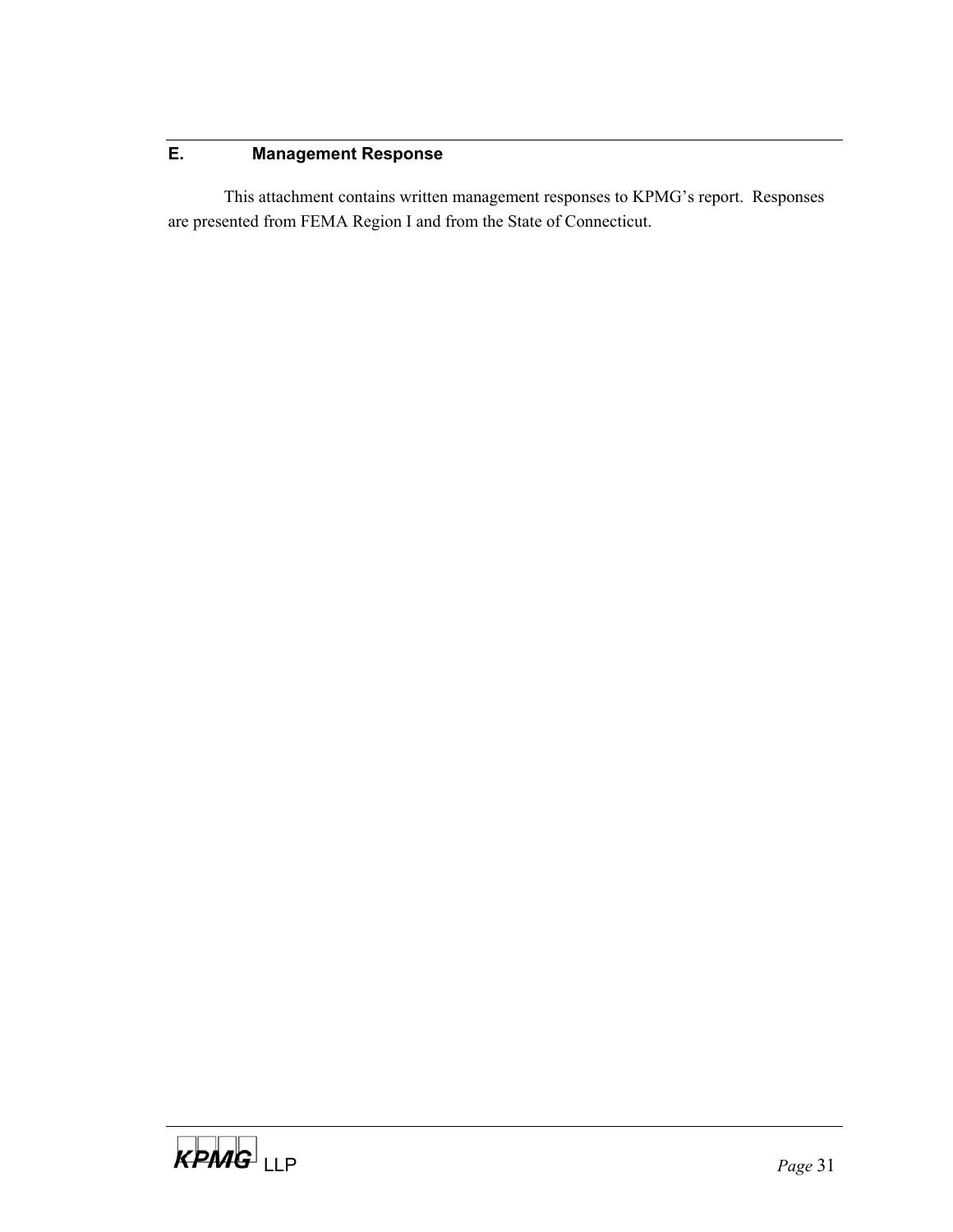# **MANAGEMENT COMMENTS**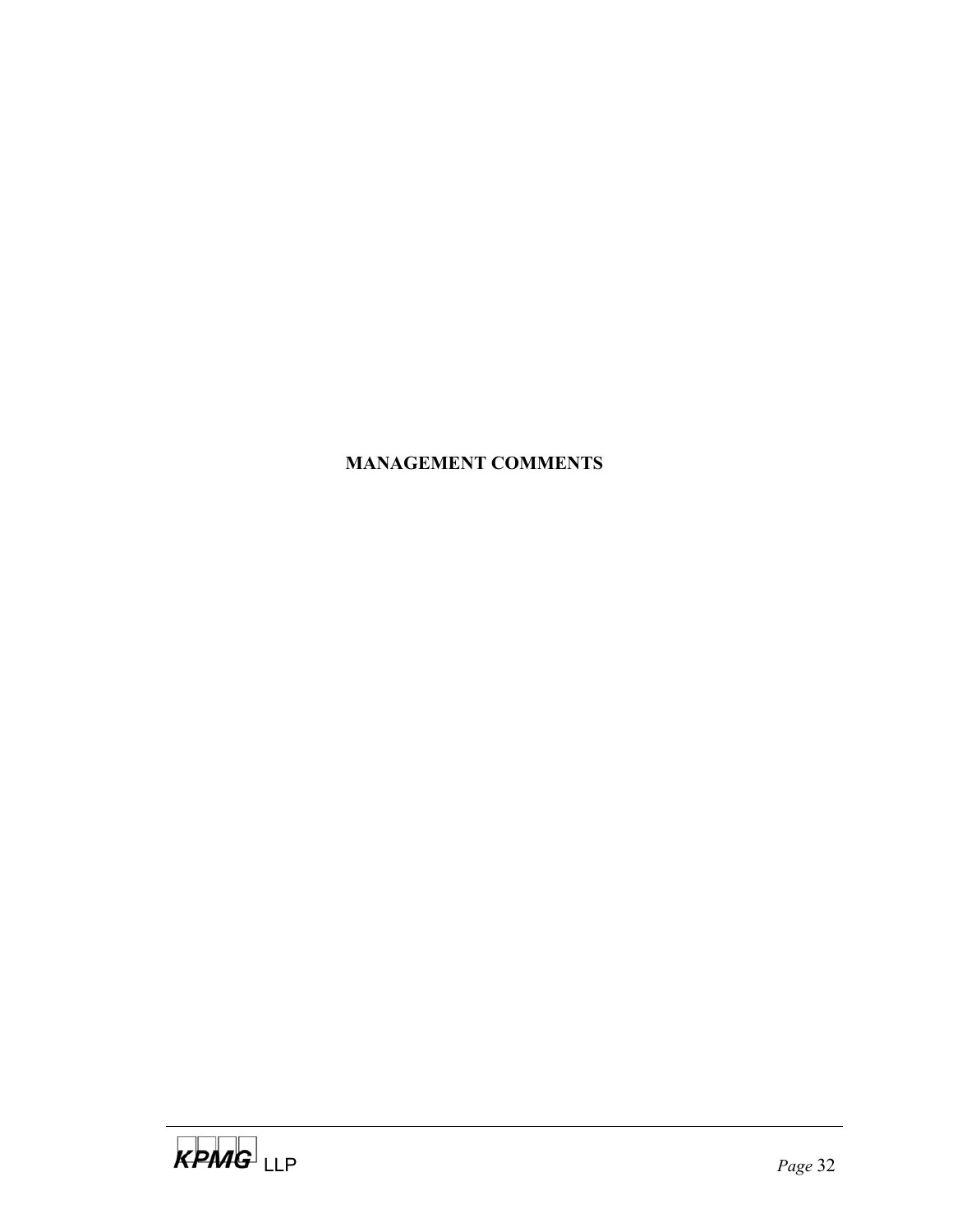U.S. Department of Homeland Security<br>Region I 99 High St, 6th Floor<br>Boston, MA 02110-2320



NOV 7 - 2005

Mr. Gary Berard, Department of Homeland Security Office of Inspector General Atlanta Field Office- Audit Division 3003 Chamblee Tucker Rd Atlanta, GA 30341

Dear Mr. Berard:

Attached please find the State of Connecticut's response to the draft audit findings to the OIG audit of the state of Connecticut Disaster Grant program. Region One has reviewed this response and concurs with its recommendations. The Region provides no additional comments at this time. We request that you consider these recommendations when you compile the final report.

If you have any questions or need assistance please feel free to contact me or Chris Lynch, at 617-832-4795.

Sincerely,

Kenneth L. Horak

Acting Regional Director

www.fema.gov

Enclosure

Cc: Acting Deputy RD Division Directors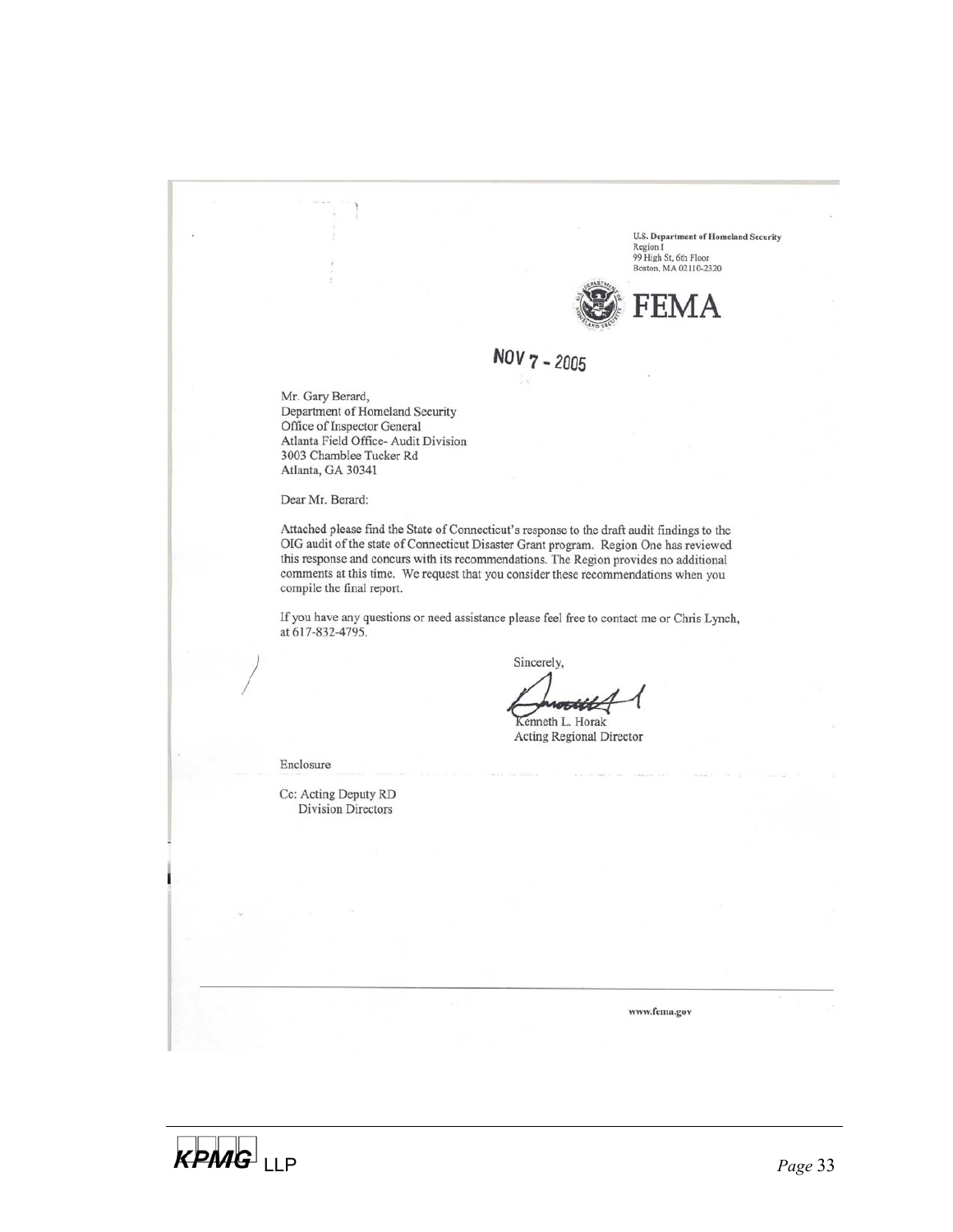

# **STATE OF CONNECTICUT** DEPARTMENT OF ENVIRONMENTAL PROTECTION



October 4, 2005

Mr. Paul Gibb **DEMHS** 360 Broad Street Hartford, CT 06105

Dear Mr. Gibb:

Enclosed, please find the Department of Environmental Protection responses to the findings and recommendations found in the Audit of Director Assistance Co. recommendations found in the Audit of Disaster Assistance Grant Program Management (Final<br>Draft), dated July 2005 Draft), dated July 2005.

If you have any questions about the responses, please do not hesitate to contact either Daniel<br>Movlan at (860) 424-3125 or myself at (860) 424-3120 Moylan at (860) 424-3125 or myself at (860) 424-3120.

Yours truly,  $\alpha$ 

Nancy Schweizer Fiscal Administrative Manager Bureau of Financial & Support Services

cc: Denise Ruzicka, DEP- IWRD

(Printed on Recycled Paper)<br>
79 Elm Street • Hartford, CT 06106 - 5127<br>
An Equal Opportunity Employer

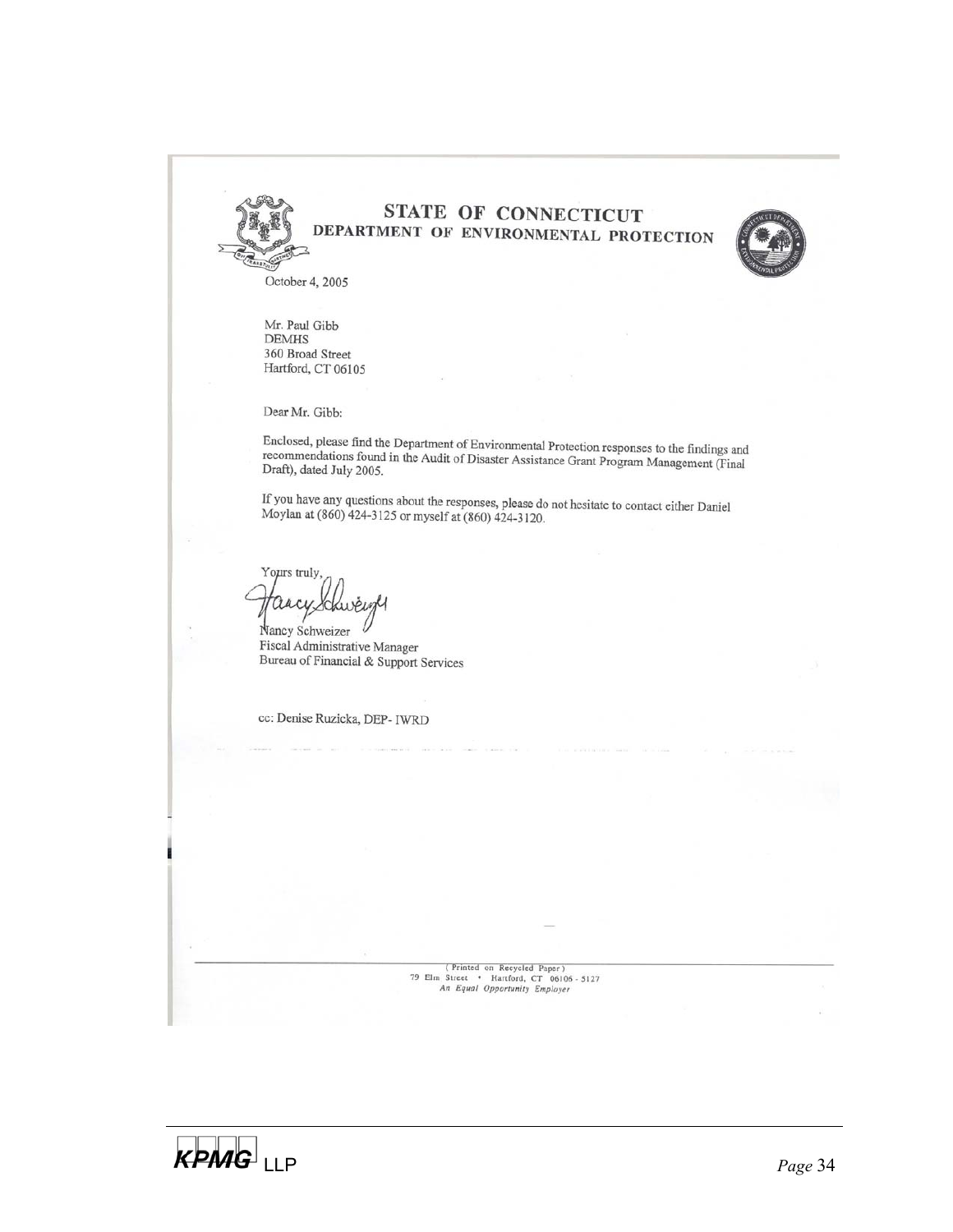**Connecticut Department of Environmental Protection Response to Findings and Recommendations** Audit of Disaster Assistance Grant Program Management

Audited By: **KPMG Final Draft: July 2005 Contract Number:** GS-23F-8127H

#DR-1302-CT (Tropical Storm Floyd) Declaration 9/23/99 **Disaster Number:** 

Finding 3 - Deficiencies in Accounting Procedures: OPM and DEP Did Not Support Expenditures Under the Administrative Allowances Awarded for Both the PA and HM Programs.

#### **DEP** Response:

The Connecticut Department of Environmental Protection (CTDEP) acknowledges that statutory administrative funds were considered eligible for reimbursement upon the completion of each HMGP Project awarded pursuant to a Disaster Declaration. The CTDEP was not aware of the requirements for the documentation of these administrative costs as set forth in the various federal regulations cited by the auditors. In order to address the auditor's recommendation, the CTDEP has established procedures for tracking expenses associated with the statutory administrative allowance. A detailed description of these procedures is found in the response to Finding 4.

Finding 4 - Deficiencies in Accounting Procedures: DEP Did Not Adequately Support Labor Costs Claimed Under the HM Management Grant and Failed to Have Those Costs Properly Approved by the Regional Director.

#### **DEP Response:**

At the time of the audit, the CTDEP had not completed the documentation of management costs. Since the CTDEP did not submit a final Financial Status Report (FSR), the documentation of these management costs was considered to be an outstanding issue that would be addressed at the time of the submission of the FSR. It should be noted that the CTDEP has not requested any funds to be drawn against this HMGP award, including management costs associated with the award.

The correspondence identified by the auditors as being the CTDEP request for reimbursement in the amount of \$42,726 was actually intended to provide FEMA with an estimate of how the CTDEP spent staff time to manage the HMGP award, for the purpose of initiating the federal obligation of funds. The 7.5% estimate used in the cost estimate is based upon the assistance guidance that allows states to claim up to 7.5% of total project funds awarded for reimbursement of state management costs. As stated

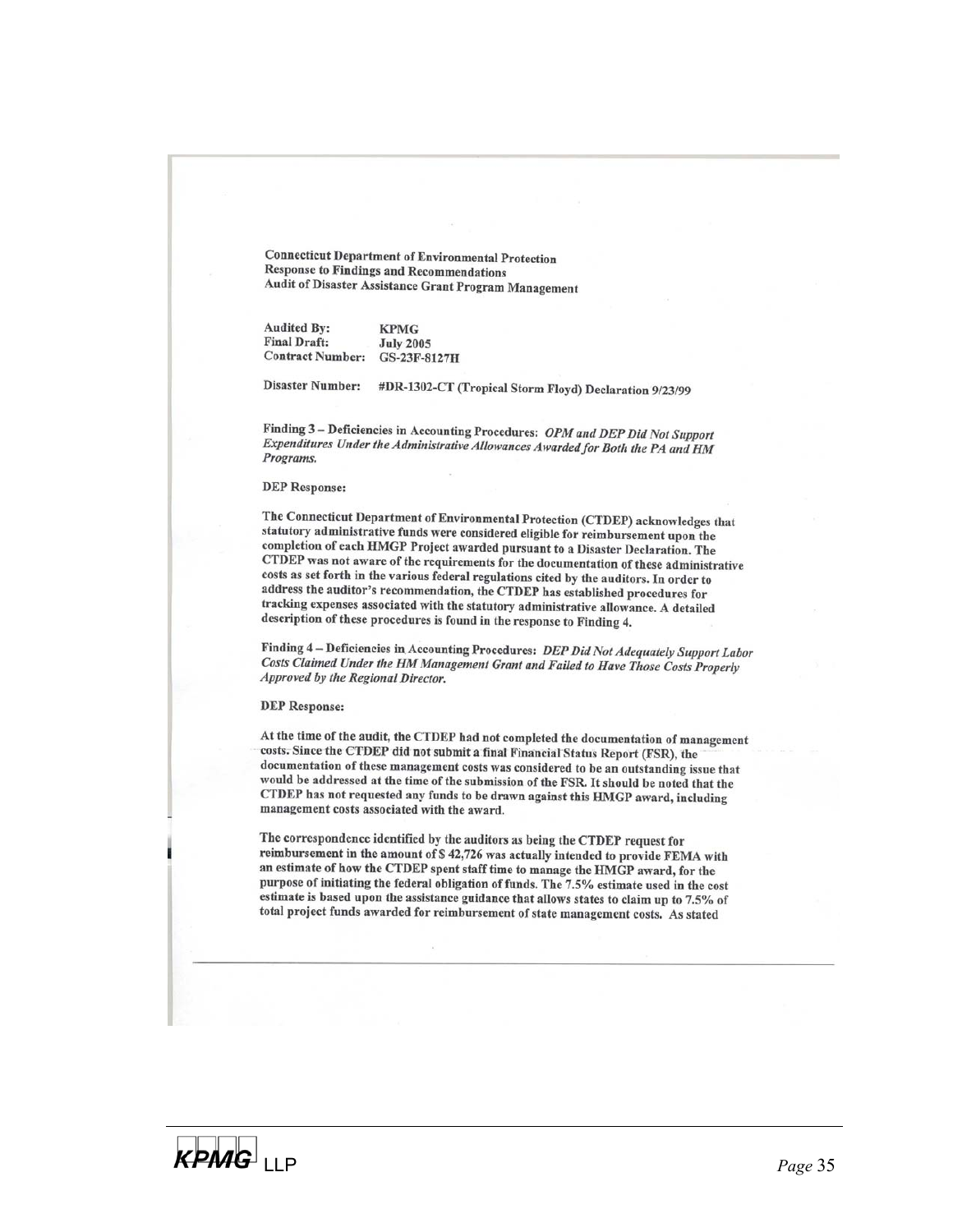above, neither a final FSR nor a request for funds was submitted to FEMA at the time of the audit; therefore, the documentation of management costs should not be attributed to this correspondence but will be identified at the time that the final FSR is submitted

As recommended by the auditors, the CTDEP will utilize it's existing automated timekeeping system to track expenses associated with the HMGP award, including the statutory administrative allowance and management costs. The process used by the automated timekeeping system to track expenses is as follows:

- 1. Assigns a three-digit timesheet code in the "Paysection" block on the employee timesheet to identify work performed on either HMGP administrative or management activities.
- 2. Each employee working on these activities uses the three-digit timesheet code to record the amount of time spent on the day(s) the work was performed. The increments in which an employee can track their time is 1/4 hour intervals. It should be noted that this system allows an employee to utilize multiple "Paysection" codes for each biweekly payroll cycle. Therefore, an employee can record the amount of time spent on one or more federal or non-federal projects for each 1/4 hour interval during the employee's workday.
- 3. The use of the three-digit timesheet code results in the employee's salary and related fringe benefit costs being charged to the federal appropriation established in the state's accounting system for the HMGP federal award. The amount charged to the HMGP appropriation is calculated by the formula of the number of hours coded to the three-digit "Paysection" times the hourly rate for the employee. Fringe benefit costs are allocated by employee to the funding sources to which their salary costs are charged.
- In addition to the recordkeeping involved with the HMGP federal expenses, a  $\overline{4}$ . similar three-digit timesheet code can be established that will identify expenses that are treated as the non-federal matching share of the federal award. The three-digit "Paysection" that is established for this purpose will result in the employee's salary costs charged to a non-federal appropriation and one additional field in the state's accounting system, the Project field, identifies the HGMP federal award as the project the employee was matching their time to.

As recommended by the auditors, the CTDEP will work with the FEMA regional office to establish procedures for requesting approval of management costs prior to the actual incurrence of these costs.